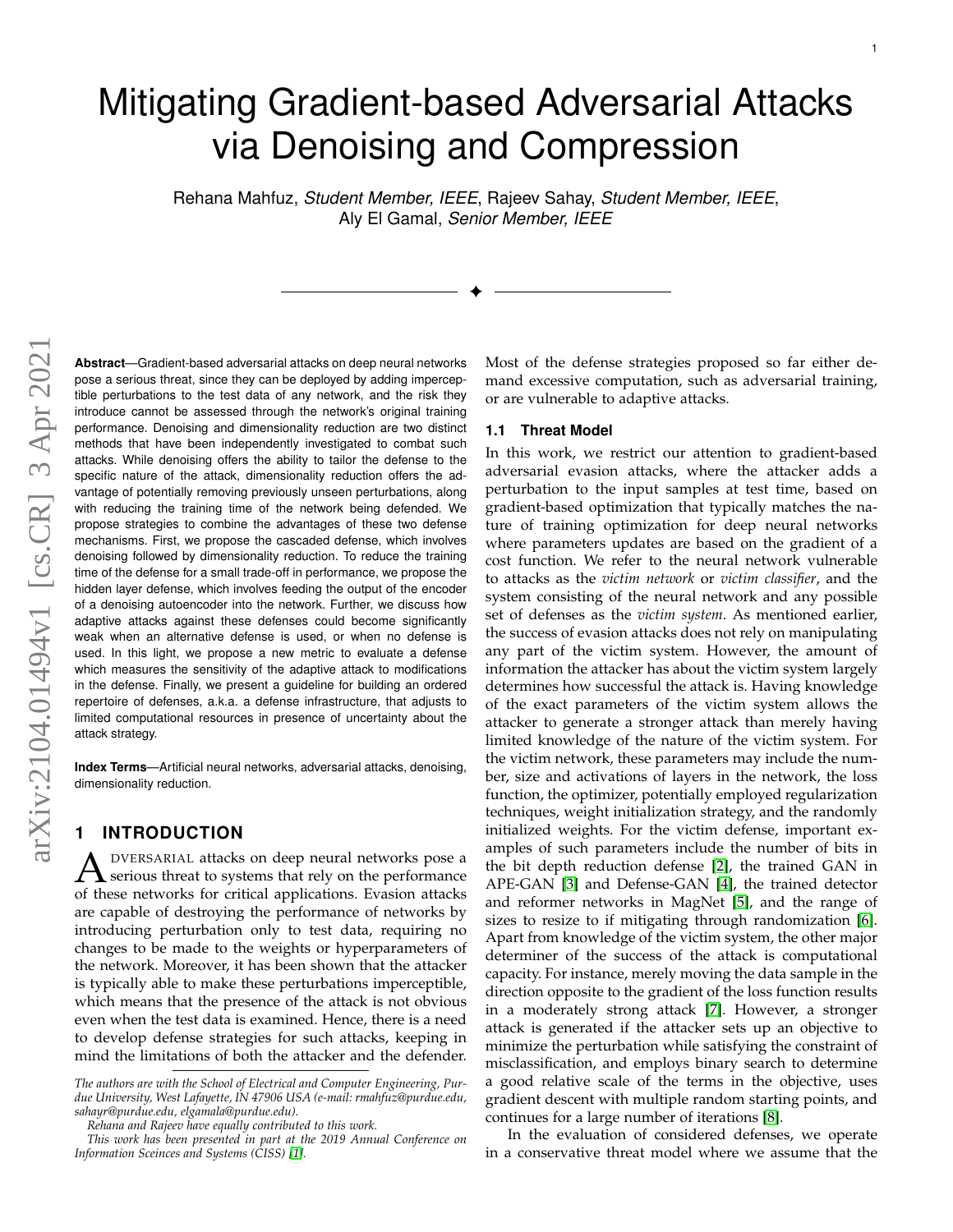attacker has exact knowledge of the victim system, i.e., the attacker is allowed to not only probe the neural network with inputs as in [\[9\]](#page-11-2), but is given direct access to the architecture and weights of the trained neural network. Further, it is also given access to knowledge of all available defenses, if there are any. Such a transparent setting is commonly referred to as a *white box setting*. Our setting deviates slightly from the strict white box setting by randomizing the choice of defense at test time, and potentially hiding knowledge of the exact choice from the attacker.

#### **2 BACKGROUND**

#### **2.1 Attack algorithms**

There are many ways to generate gradient-based adversarial attacks against neural networks. Here, we describe four representative attack algorithms for a classification setting that we consider in this work. The Fast Gradient Sign (FGS) method attempts to maximize the loss function of the victim network by adding a perturbation to the input which is in the direction of the sign of the gradient of the loss function  $J(\theta, x, y)$ , where  $\theta$  refers to the trained weights, x is the input sample, and  $y$  is its target label. From the original sample  $x$ , the perturbed sample  $\tilde{x}$  is generated by adding a perturbation  $\delta$ , whose  $l_2$  norm is restricted by  $\epsilon$  to maintain imperceptibility. This perturbation is calculated as

$$
\delta = \epsilon \frac{\Delta_x J(\theta, x, y)}{||\Delta_x J(\theta, x, y)||_2}.
$$
\n(1)

The Projected Gradient Descent (PGD) attack performs the same step followed by a projection, for multiple iterations. The perturbation to be added at step  $i + 1$  is

$$
\delta_{i+1} = P_{\epsilon} \left( \delta_i + \alpha * \frac{\Delta_x J(\theta, x, y)}{||\Delta_x J(\theta, x, y)||_2} \right), \tag{2}
$$

where

$$
P_{\epsilon}(z) = \epsilon \frac{z}{\max\{\epsilon, ||z||_2\}}.\tag{3}
$$

Here,  $\epsilon$  is the limit on the  $l_2$  norm of the total distortion, and  $\alpha$  is the limit on the  $l_2$  norm of the distortion at each iteration.

The Carlini Wagner (CW) attack attempts to find the optimal perturbation  $\delta$  of the following problem:

$$
\min_{\delta} ||\delta||^2 + c \cdot \max(Z_{C^*(x)}(x+\delta) - \max_{i \neq C^*(x)} \{Z_i(x+\delta)\}, 0),
$$
\n(4)

where  $C^*(x)$  is the true label, the notation  $Z_j(x')$  is used to refer to the output of the  $j^{th}$  Softmax logit when the input is  $x'$ , and  $c$  is a constant determined by binary search. Here, logits refer to the raw prediction probabilities of a neural network that are commonly fed into a softmax function. For image data, since the perturbed data sample  $x + \delta$  has to lie in a certain range to be interpreted as a pixel, a change of variable is applied to  $\delta$  to ensure that it lies between 0 and 1:

$$
\delta = \sigma(2w) - x.\tag{5}
$$

Gradient descent with multiple random starting points is used to solve the problem.

The Deepfool (DF) attack [\[10\]](#page-11-3) attempts to move the input sample across the boundary of the closest separating hyperplane. This is performed for a certain number of iterations (generally 50), or until the classifier is found to misclassify the perturbed data. At every iteration  $i$ , by assuming the decision boundaries to be linear at the point closest to the data point  $x_i$ , a region  $\tilde{P}_i$  is approximated such that  $x_i$ would be correctly classified in that region:

$$
\tilde{P}_i = \bigcap_{k=1}^{|C|} \{x : f_k(x_i) + \nabla f_k(x_i)^T x \} \le f_{C^*(x_0)}(x_i) + \nabla f_{C^*(x_0)}(x_i)^T x \}.
$$
\n(6)

Here,  $f_k(x')$  is a real-valued output of classifier f corresponding to class  $k$  for an input  $x'$ . The decision of the classifier is given by  $\arg\max_{k} f_k(x')$ 

At iteration *i*, the perturbation  $\delta_i$  is calculated as:

$$
\delta_i = \frac{|f_l(x_i) - f_{C^*(x_0)}(x_i)|}{\| \nabla f_l(x_i) - \nabla f_{C^*(x_0)}(x_i) \|^2_2} (\nabla f_l(x_i) - \nabla f_{C^*(x_0)}(x_i)),
$$
\n(7)

where *l* is the index of the class closest to  $x_0$ , which is found as:

$$
l = argmin_{k \neq C^*(x_0)} \frac{|f_k(x_i) - f_{C^*(x_0)}(x_i)|}{\|\nabla f_k(x_i) - \nabla f_{C^*(x_0)}(x_i)\|_2^2}.
$$
 (8)

This is a good strategy if the attacker has access to the victim classifier's exact weights, since it enables finding a very small effective perturbation. However, this attack typically does not work well if deployed on a different classifier, since it perturbs the input only as much as required for that specific classifier whose gradients are used to craft the attack.

#### **2.2 Defense strategies**

Strategies to defend neural networks against adversarial attacks may involve modifying the network itself, modifying the training process, or modifying the data that is input into the network. Modifying the network may involve adding a new class to assign to adversarial examples [\[11\]](#page-11-4), using a special activation function such as bounded ReLU [\[12\]](#page-11-5), controlling the sensitivity to input perturbations by penalizing the degree of change in the output for a small change in the input via gradient regularization [\[13\]](#page-11-6), or by controlling a Lipschitz constant at each layer [\[14\]](#page-11-7). It is worth noting that making modifications to the network can be tedious, especially when having to use pre-trained networks for large datasets.

Important examples for modifying the training process include network distillation [\[15\]](#page-11-8) and adversarial training [\[16\]](#page-11-9). Network distillation is the process of training the network with soft labels which are generated by a different network with a modified softmax layer as follows, where  $T$ is a temperature set to a value greater than 1 while training:

$$
f_k(x) = \frac{e^{\frac{Z_k(x)}{T}}}{\sum_{l=1}^{|C|} e^{\frac{Z_l(x)}{T}}}.
$$
\n(9)

Note that defensive network distillation has been effectively compromised by the CW attack [\[8\]](#page-11-1). Adversarial training is the process of training a network to correctly classify adversarial examples in addition to classifying clean samples. One variant is cascade adversarial training [\[17\]](#page-11-10), where the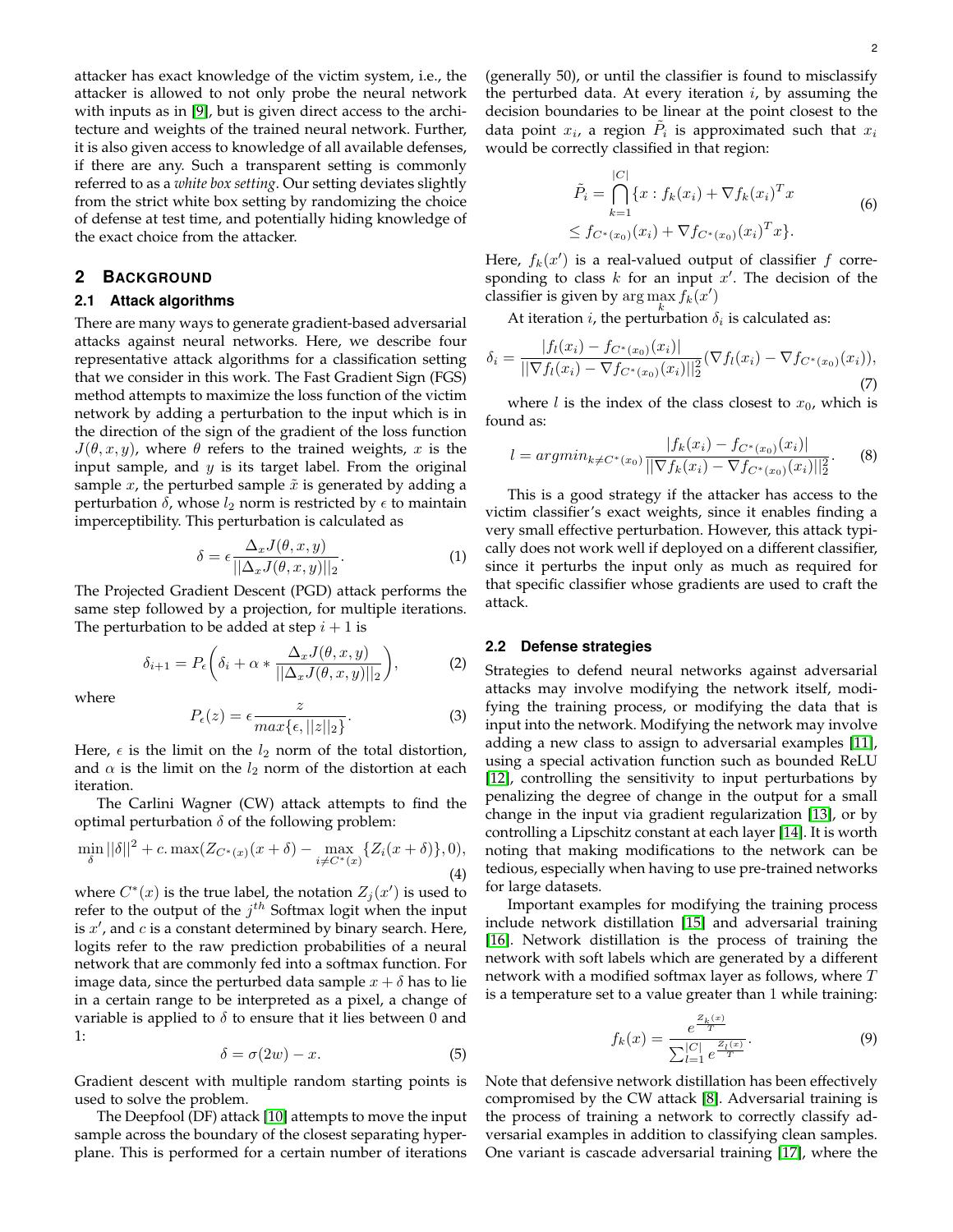victim network is trained with adversarial examples generated using a different network, in addition to adversarial examples generated using the same network. This is very computationally expensive, as it requires the entire network to be trained with more data. Also, this is likely to perform best only if the attacker happens to use the same type of attack that the network is trained to overcome.

Example mechanisms for modifying the data input into the network include randomization, compression, and denoising. For randomization, [\[6\]](#page-10-5) suggested random rescaling of test images followed by random zero padding as a defense. For compression, which is also known as dimensionality reduction, methods like Principal Components Analysis [\[18\]](#page-11-11) or an autoencoder [\[1\]](#page-10-0) can be employed regardless of data type, while methods like JPEG compression [\[19\]](#page-11-12) and feature squeezing [\[2\]](#page-10-1) have been designed and tested only with images. An advantage of dimensionality reduction is that the victim classifier processes a smaller input dimension, which reduces its training time significantly. It is worth noting that if a pre-trained classifier already exists, then retraining the first layer or the first few layers is generally sufficient to accommodate the reduced dimension of the input. For denoising, a denoising autoencoder may be trained to remove the perturbation, as in [\[1\]](#page-10-0), or a convolutional denoising autoencoder specialized for color images, that learns the structure of noise to be subtracted, as in [\[20\]](#page-11-13), or the denoiser in [\[5\]](#page-10-4). Also, a Generative Adversarial Network (GAN) was used for denoising in APE-GAN [\[3\]](#page-10-2). Further, Defense-GAN [\[4\]](#page-10-3) used a GAN to generate a clean image as close as possible to a given test image. We note that there are several serious issues associated with having to use GANs including an intricate training process that is computationally demanding and highly prone to generalization errors.

Once the attacker knows about the defense being used, it is common for the attacker to custom-tailor an attack to overcome that specific defense, as illustrated in [\[21\]](#page-11-14). Such an attack is known as an *adaptive attack*. To generate an adaptive attack, the attacker considers the system including the classifier and the defense as a whole, and generates an attack against that. In addition to considering adaptive attacks to overcome one defense, we also consider in this work adaptive attacks to simultaneously overcome multiple defenses.

# **3 CONTRIBUTIONS**

Dimensionality reduction may be viewed as a general strategy to filter out noise, as it is not tailored to a particular attack type. On the other hand, explicit denoising strategies can be custom-tailored to the nature of the attack, if that is known. However, it is typically hard to predict the nature of the attack, which also poses a major limitation for adversarial training. In an effort to combat adversarial perturbations with the limited knowledge we may have about the anticipated attack, we combine the custom-tailored noise removal method of denoising with the general noise removal method of dimensionality reduction. The contributions of this work can be summarized as follows:

1) **Individual defenses of modular nature:** We propose two standalone defenses, which, if implemented individually, do not necessarily require re-training of the entire victim neural network or any other major modifications. Each defense is easy to add to and remove from the system, and may be used in combination with other defenses.

- 2) **Defenses requiring limited computational resources:** Using either of our newly proposed defenses can reduce the training time of the network by as much as 42%. Moreover, if the network is already trained, then our defense can be applied with re-training of only the first layer.
- 3) **Guideline to overcome adaptive attacks:** In recognition of the fact that each of our defenses individually fails in a strict white box scenario when the attacker uses an adaptive attack, we provide insight into building a defense infrastructure which confuses the attacker about which defense from a repertoire of defenses is being used. This infrastructure takes advantage of the fact that an adaptive attack designed to circumvent a specific defense becomes weak when a different defense is used. We provide a guideline to building such an infrastructure that takes into consideration any trained networks that may already be available, hence prudently minimizing the amount of training required. Further, we have decomposed the building process into steps, such that each step achieves the complete addition of one or more defenses to the repertoire, while ensuring that termination of the process at the end of a step caused by limited computational resources would result in the availability of at least a bare minimum number of defenses to choose from.
- 4) **Metric to evaluate defenses:** Our results reveal a metric to evaluate defenses which takes into account the vulnerability of an adaptive attack to failure if that exact defense is not used, either because a different defense mechanism is used, or because changes are introduced to the same defense.

## **4 PROCEDURE**

While it is possible to determine the nature of adversarial perturbations to a certain extent, a defender should not rely on strong assumptions regarding adversarial attacks. Hence, our initial intuition was to perform explicit denoising by taking advantage of possibly imperfect knowledge about potential attacks, and then introduce the capability to remove unseen perturbations using compression. An important advantage of compressing the input is that it reduces the training time of the original (victim) classifier. If there is no pre-trained classifier available, this advantage is obvious. When there is a pre-trained classifier available, all that is required to obtain this new classifier to handle compressed input is re-training of the first layer, modified to have reduced input dimension. Both classifiers, with and without reduced input dimension, eventually have to be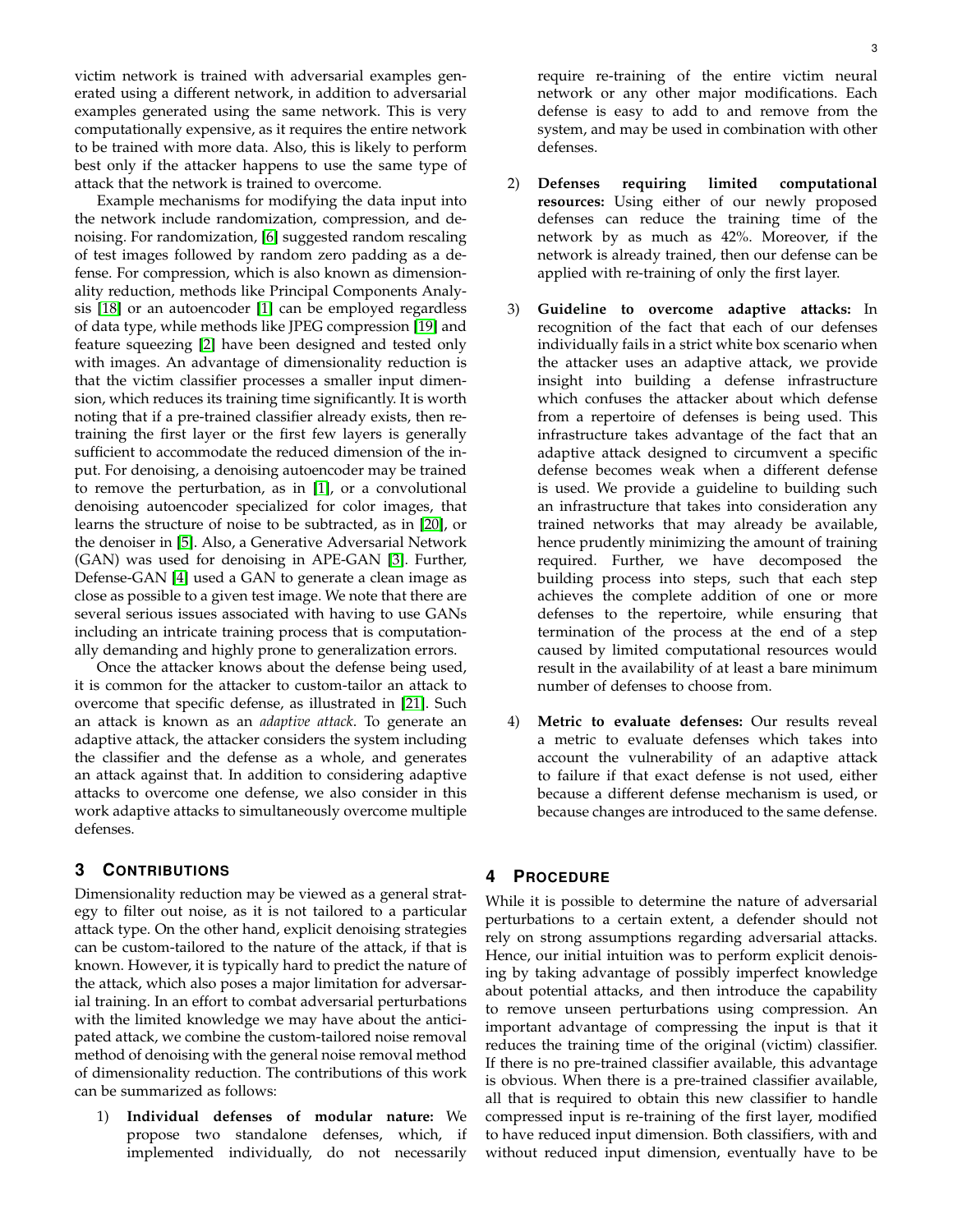<span id="page-3-0"></span>

<span id="page-3-2"></span><span id="page-3-1"></span>Fig. 1. Our three considered defenses that rely on DAEs.

trained when the goal is to build robustness against adaptive attacks, as explained later in Section [5.3,](#page-7-0) and illustrated in Figure [2.](#page-12-0)

To perform denoising, we use a Denoising Autoencoder (DAE), denoted as  $H(x)$ , which consists of an encoder  $p(x) = x'$ :  $\mathbb{R}^n \to \mathbb{R}^k$ , that compresses the possibly perturbed *n*-dimensional input  $x$  into a  $k$ -dimensional representation  $x'$  ( $k < n$ ), and a decoder  $q(x') = \hat{x} : \mathbb{R}^k \to \mathbb{R}^n$ , which reconstructs an approximation  $\hat{x}$  of the original *n*dimensional input  $x$  from the compressed  $k$ -dimensional representation  $x'$ . This is illustrated in Figure [1\(a\).](#page-3-0) The parameters of both the encoder and decoder are trainable. The output of the encoder is also called the output of the bottleneck layer of the autoencoder. We train the DAE to reconstruct a cleaned version of the input data, regardless of whether the input is clean or corrupted. This is done by minimizing the Mean Squared Error (MSE) between the clean target sample  $\bar{x}$  and the generated output  $q(p(x))$ :

$$
H(x) = \underset{p,q}{\text{minimize}} \frac{1}{n} \sum_{i=1}^{n} (\bar{x}_i - q(p(x_i)))^2.
$$
 (10)

To perform dimensionality reduction, we again use an autoencoder, henceforth referred to as the *compression autoencoder*. The output of its bottleneck layer is used as the compressed representation. This autoencoder is trained by setting the target output to be the same as the input, hence motivating the autoencoder to propagate the same information throughout the network without making any changes to it. However, since this information needs to be squeezed through a bottleneck layer of much lower dimension, the autoencoder strives to represent the same information using lesser dimensions, hence generating the compressed representation.

To implement our first defense that combines denoising and dimensionality reduction, which we call the *cascaded defense*, the output of the DAE is fed into the compression autoencoder, as shown in Figure [1\(b\).](#page-3-1) The compressed representation from the bottleneck layer of this autoencoder is then fed into an AE-reduced classifier. An AE-reduced classifier is a neural network which has been trained to classify an input sample that is first compressed by the compression autoencoder. Such an AE-reduced classifier can be obtained from the original classifier in one of two ways. The first method involves reducing the size of the input layer of the original classifier to match the size of the compressed data representation. Even though such an AE-reduced classifier takes lesser time to train than the original classifier because the number of trainable parameters is reduced due to a reduction in the input size, this method requires us to train the entire network again, which is feasible when the network is small. However, for more complex networks, retraining may be expensive. Hence, our second method is to simply add an upsampling layer after the input layer of reduced size, so that we have to re-train only the first layer, and not the remaining layers. We re-use weights of all layers except the first, which significantly reduces training time. To obtain the AE-reduced classifier, we refer to the first method as the *re-training method*, and to the second method as the *upsampling method*.

We observe that the cascaded defense involves compression by the encoder of the DAE, followed by decompression by the decoder of the DAE, followed again by compression by the encoder of the compression autoencoder. To eliminate this redundancy, we attempted to use the output of the encoder of the DAE as the data that is fed into a DAEreduced classifier. A DAE-reduced classifier is a neural network which has been trained to classify data that is compressed by the encoder of the DAE. Such a method of defending the possibly corrupted data is termed as the *hidden layer defense*, also abbreviated as the *HL defense*. This defense is illustrated in Figure [1\(c\).](#page-3-2) The advantage of this method is that it eliminates the need to train the compression autoencoder. The *re-training* and *upsampling* methods of obtaining the DAE-reduced classifier are similar to the methods of obtaining the AE-reduced classifier.

#### <span id="page-3-3"></span>**4.1 Implementation Details**

We used the MNIST-Digit, Fashion-MNIST and CIFAR-10 datasets. The first two datasets contain 28x28 pixel grayscale images of handwritten digits and fashion items, respectively. Each of these two datasets has 60,000 training images and 10,000 test images, belonging to one of ten classes. In the MNIST-Digit dataset, these classes correspond to the ten digits, while in the Fashion-MNIST dataset, these classes correspond to ten distinct fashion items such as shirt, trouser, sandal etc. The CIFAR-10 dataset consists of 50,000 training samples and 10,000 test samples of 32x32x3 pixel color images, belonging to one of ten categories such as airplane, cat, horse etc.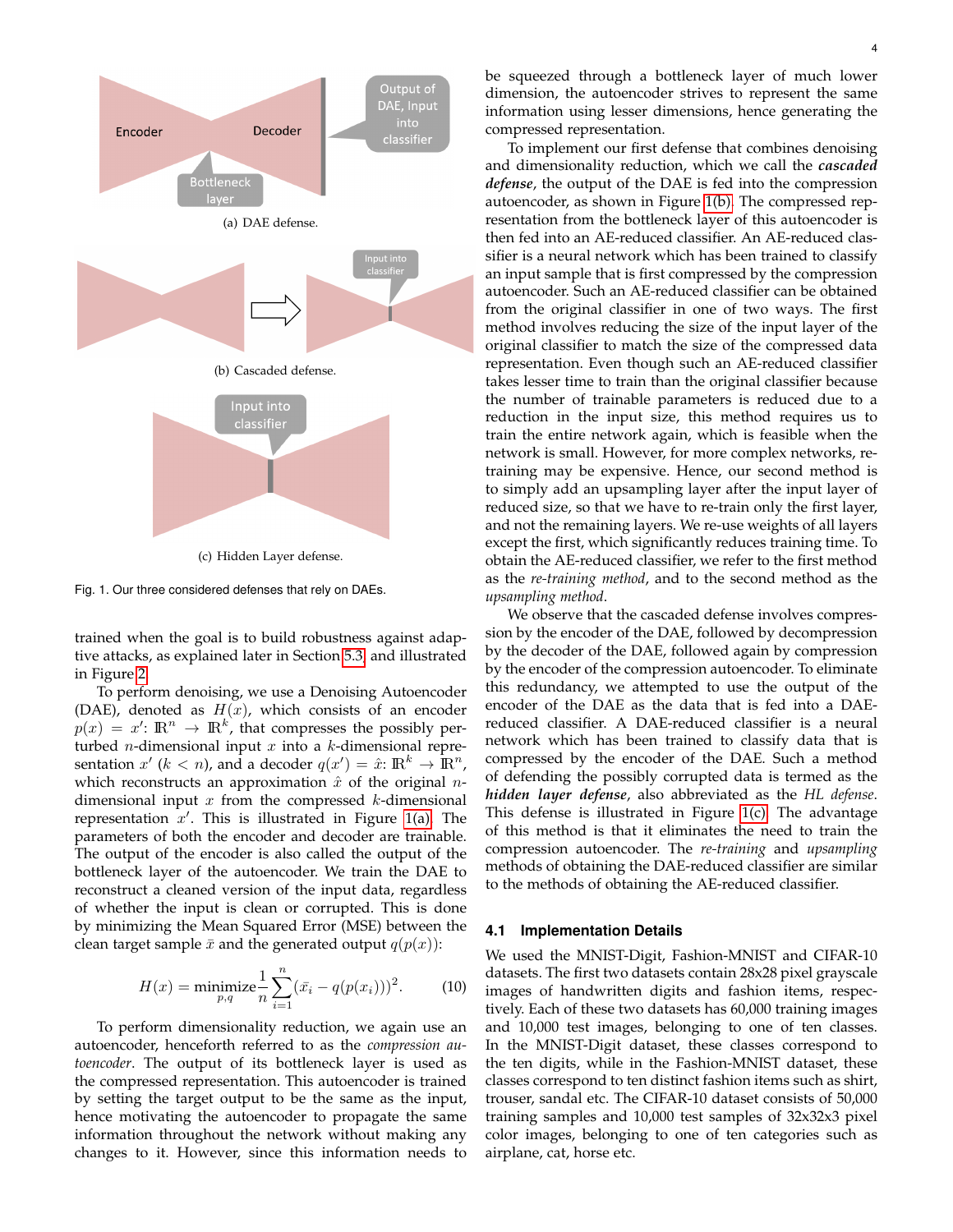TABLE 1 CIFAR-10 victim CNN architecture.

<span id="page-4-1"></span>

| (Conv 3x3x32, ELU, BatchNorm)x2       |
|---------------------------------------|
| Max Pool 2x2, Dropout (rate $= 0.2$ ) |
| (Conv 3x3x64, ELU, BatchNorm)x2       |
| Max Pool 2x2, Dropout (rate $= 0.3$ ) |
| (Conv 3x3x128, ELU, BatchNorm)x2      |
| Max Pool 2x2, Dropout (rate $= 0.4$ ) |
| (Conv 3x3x128, ELU, BatchNorm)x2      |
| Max Pool 2x2, Dropout (rate $= 0.4$ ) |
| Softmax (10 classes)                  |
|                                       |

A *victim* deep neural network is used for input sample classification. For the first two datasets, the victim network is a Convolutional Neural Network (CNN) where the first convolutional layer has 32 3x3 convolution filters with ReLU activation, and the second convolutional layer has 64 such filters with the same activation<sup>[1](#page-4-0)</sup>. These layers are followed by a softmax output layer. Such a CNN achieves an accuracy of 98.61% for the MNIST-Digit dataset and 93.32% for the Fashion-MNIST dataset. Both CNNs were trained for 20 epochs with a batch size of 200, categorical crossentropy loss and Adam optimizer, which used a learning rate of 0.001 and exponential decay rates of 0.9 and 0.999 for the first and second gradient moments, respectively. The architecture of the victim CNN used for the CIFAR-10 classification task is shown in Table [1.](#page-4-1) The accuracy of this classifier is 90.44%. To obtain the AE-reduced and DAE-reduced classifiers, the retraining method was used for the MNIST-Digit and Fashion-MNIST datasets, while the upsampling method was used for the CIFAR-10 dataset.

Additional CNNs with slightly varying architectures were also trained for the CIFAR-10 classification task. To obtain these variations, an extra (Conv 3x3xz, ELU, Batch-Norm) sequence is added after the second, fourth, sixth, or eighth such sequence, where  $z$  is the number of filters in the convolutional layer preceding the added convolutional layer. They achieve accuracies of 90.93%, 90.33%, 90.18% and 89.85%. The gradients of the first three of these variant CNNs are used to generate attacks to train the DAE. The fourth such modified CNN is used as the adversary's CNN. Note that ELU refers to Exponential Linear Unit activation and BatchNorm refers to Batch Normalization. All of the CNNs for the CIFAR-10 classification task were trained for 225 epochs with a batch size of 64, categorical crossentropy loss and the RMSProp optimizer which starts with an initial learning rate of 0.001 with a decaying factor of  $10^{-6}$ , and the hyperparameter  $\rho$  controlling the forget rate in the moving average of squared gradients is set to 0.9 (see [\[22\]](#page-11-15), Algorithm 8.5 for more details). Data augmentation was performed prior to feeding the CIFAR-10 data into the CNN, through rotations of up to 15 degrees, width/height shifts of up to 10% of the original, and horizontal flips.

For the first two datasets, the DAE has architecture FC-784-256-128-81-128-256-784. Here, the architecture FC $n_1 - n_2 - ... - n_k$  describes a neural network, with fully connected layers and  $n_1$  neurons in its first layer,  $n_2$  neurons in its second layer, and so on, till the  $k^{th}$  layer, which has  $n_k$  neurons. None of the layers has any activation except the final layer, which has sigmoid activation. This DAE was trained for 150 epochs with a batch size of 200, Mean Squared Error (MSE) loss and Adam optimizer which uses a learning rate of 0.001 and exponential decay rates of 0.9 and 0.999 for the first and second gradient moments, respectively. Regarding the choice of the attack type, we trained the DAE with the CW, DF and FGS attacks which were generated using gradients of the victim network. The FGS attack used an  $l_2$  norm of 1.5. The architecture of the CIFAR-10 DAE is shown in Table [2.](#page-4-2) To make the CIFAR-10 DAE more resilient, it was trained not only with perturbations generated using gradients of the victim CNN, but also with perturbations generated using gradients of the three CNNs, described above, with modified architectures. It was trained for 150 epochs with a batch size of 256, with MSE loss and Adam optimizer, which uses a learning rate of 0.001 and exponential decay rates of 0.9 and 0.999 for the first and second gradient moments, respectively.

TABLE 2 CIFAR-10 DAE architecture.

<span id="page-4-2"></span>

| Conv 3x3x64, ReLU    |  |
|----------------------|--|
| Conv 3x3x32, ReLU    |  |
| Max Pool 2x2         |  |
| Conv 3x3x3, ReLU     |  |
| Conv 3x3x32, ReLU    |  |
| Upsampling 2x2       |  |
| Conv 3x3x64, ReLU    |  |
| Conv 3x3x64, Sigmoid |  |
|                      |  |

For the first two datasets, the compression autoencoder has architecture FC-784-81-784. It reduces the input image to 81 dimensions from 784 dimensions, which can also be interpreted as reducing to 9x9 dimensions from 28x28 dimensions. Hence, the size of the input layer of the modified victim CNN is 9x9. This autoencoder was trained with the Adam optimizer with a learning rate of 0.001 and exponential decay rates of 0.9 and 0.999 for the first and second gradient moments, respectively, MSE loss, 100 epochs and a batch size of 500. It has ReLU activation in all layers except the last layer, which has sigmoid activation. The compression autoencoder for the CIFAR-10 dataset has the same architecture as the DAE, and was trained with the same number of epochs, batch size, loss function and optimizer. The difference in its training was that both its input and target output were clean data. It compresses the data from 32x32x3 dimensions to 16x16x3 dimensions, which is the size of the input layer of the modified victim CNN.

All attacks were generated using the TensorFlow Cleverhans library [\[23\]](#page-11-16) as untargeted attacks. The hyperparameters of all three simulated attacks were adjusted such that the attacks are reasonably imperceptible as well as effective in reducing accuracies at the same time. For the PGD attack, the  $l_2$  norm of the total distortion was limited by 0.25, the  $l_2$  norm of the distortion at each iteration was limited by 0.01, and the attack was performed for 60 iterations. For the Deepfool attack, the maximum number of iterations was set to 50. The CW attack was generated with 5 binary search steps, a maximum of 400 iterations, a learning rate of 0.01, a

<span id="page-4-0"></span><sup>1.</sup> Code has been accepted for publication at: [https://codeocean.](https://codeocean.com/capsule/7548435/tree/v1) [com/capsule/7548435/tree/v1](https://codeocean.com/capsule/7548435/tree/v1)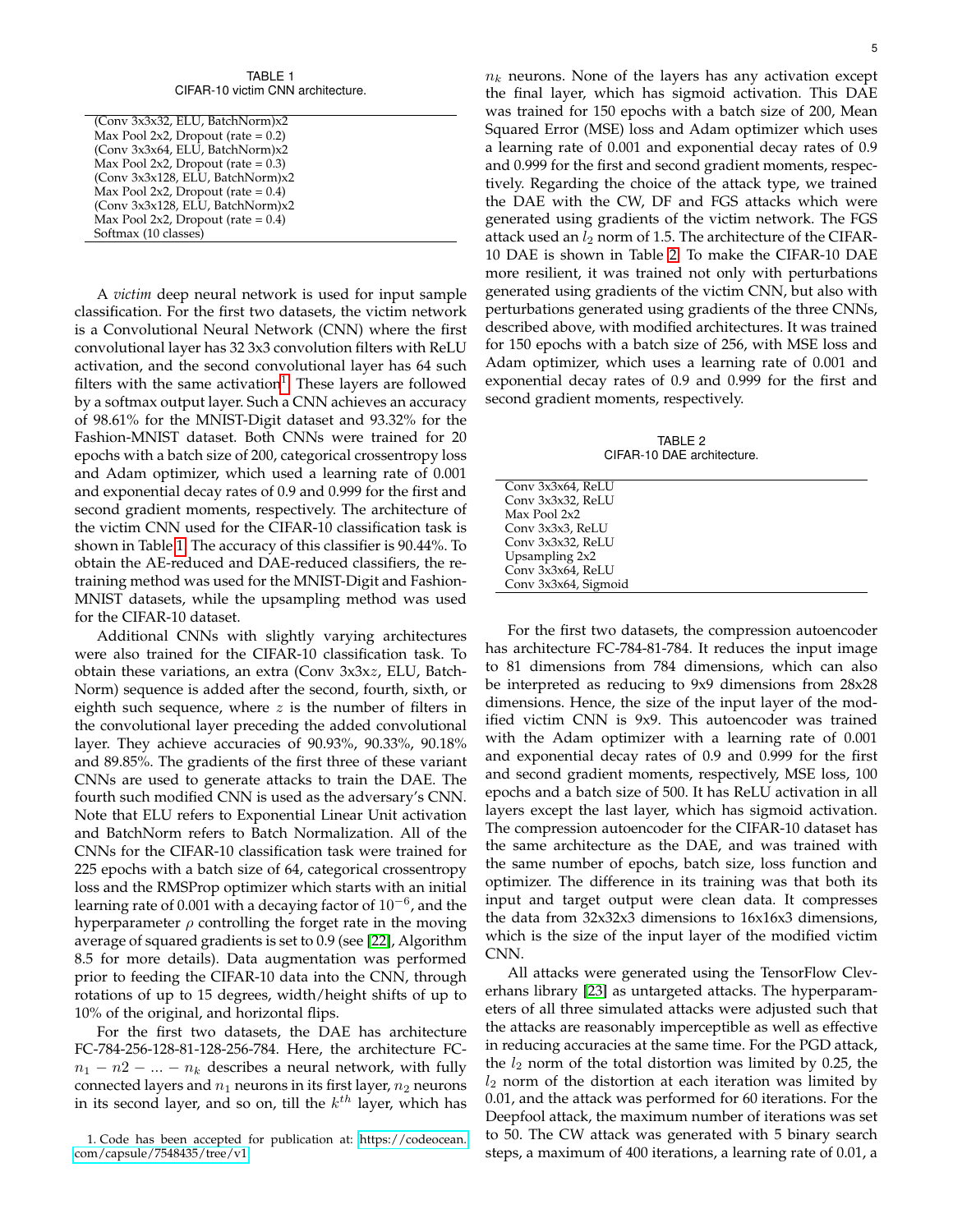batch size of  $8$ , an initial constant of  $0.01$ , and the abort\_early parameter was set to True. All other parameters were left at their default values.

It is reasonable to assume that the adversary will be able to make effective guesses about which defense the defender is using. In that case, the attacker will try to generate an attack against the entire victim system, which consists of the defense and the victim network. Such an attack is called an *adaptive attack*, since the adversary adapts their attack to their best guess of the defense. To implement such attacks, instead of simply using gradients of the network, the attacker prepends the preprocessing defense to the network, and uses the gradients of that victim system as a whole to generate the attack. To generate an adaptive attack against multiple defenses, gradients of each network to be attacked are found separately, and are then averaged. Since we have considered a scenario transparent to the attacker, which is similar to a *white box* scenario, all trained classifiers and defenses are accessible to the attacker, and the attacker uses knowledge of these trained classifiers and defenses to generate the attack.

### **5 RESULTS**

#### **5.1 Effect of Incorrect Defense Assumptions**

Apart from considering our two proposed defenses, we also considered a simple DAE defense, a simple autoencoder defense, and the case when no defense is used. A *DAE defense* means that the test data is denoised using a DAE before being input into the unmodified victim classifier. An *autoencoder defense* means that the test data was compressed using the compression autoencoder before being input into an AE-reduced classifier. This is abbreviated as the *AE defense*. We recorded the performance of each of these defenses in the presence of no attack, in the presence of a non-adaptive attack (also referred to as a naive attack), and in the presence of adaptive attacks to circumvent one defense at a time. Tables [3](#page-6-0) and [7](#page-10-6) show the results of our experiments for the CIFAR-10 dataset and the MNIST-Digit dataset, respectively, using the PGD, CW and DF attacks. Further, for the Fashion-MNIST dataset, we also considered adaptive attacks to circumvent multiple defenses at the same time, as shown in Tables [4,](#page-7-1) [5](#page-8-0) and [6.](#page-9-0)

Each table showing the results is vertically divided into three parts, where each part is separated by a double vertical line. The first vertical part, consisting of five columns, displays accuracies. The remaining parts show calculations for the replacement-induced robustness, which is introduced in Section [5.2.](#page-5-0) As labeled, the first row corresponds to a case when there is no attack. Each of the remaining rows corresponds to a case when there is an attack, targeting zero, one or more defenses. The row labeled 'None (no defense)' corresponds to a case when the attack is naive, i.e., it does not attempt to circumvent the defense, but attempts to attack the original victim network. The remaining rows illustrate scenarios when one or more defenses are targeted. Each column corresponds to a particular defense used by the defender. In the first vertical part of a given row, the entries that are in bold and blue show accuracies when the defense assumed by the attacker is indeed used.

There are  $\binom{5}{1} = 5$  ways to attack one defense,  $\binom{5}{2} = 10$ ways to attack two defenses,  $\binom{5}{3} = 10$  ways to attack three defenses,  $\binom{5}{4} = 5$  ways to attack four defenses, and  $\binom{5}{5} = 1$ way to attack all five defenses. Additionally, there is  $\binom{5}{0} = 1$ way to attack none of the defenses. We have shown each of these  $2^5 = 32$  scenarios for the Fashion-MNIST dataset in Tables [4,](#page-7-1) [5](#page-8-0) and [6](#page-9-0) for the PGD, CW and DF attacks, respectively.

We observe that when the attacker uses an attack to circumvent one specific defense, the accuracy dips quite low if that defense is indeed used. However, when there is a mismatch between the defense assumed by the attacker and the defense actually used by the defender, the accuracy may be significantly higher, as shown by all the accuracies that are not in bold and blue. This means that if the attacker cannot correctly guess which defense is being used, an adaptive attack becomes very weak. **Such an attack is likely to be especially weak when the defender chooses to not use a defense at all**, as shown by the first column of the result tables in the vertical part showing accuracies. This loophole can be exploited by the defender through **having a repertoire containing multiple defenses, and choosing one (or none) randomly at test time**, so that the knowledge about which defense will be used cannot be made available in advance. If the attacker tries to overcome multiple defenses at the same time, then the attack becomes weaker, as seen in Tables [4,](#page-7-1) [5](#page-8-0) and [6.](#page-9-0) Thus, we observe that while our considered defenses are vulnerable to adaptive attacks in the presence of perfect knowledge about the deployed defense, such attacks can be overcome by maintaining uncertainty about which defense will be used at test time, as well as keeping the possibility of having no defense. Further, we identify that in the absence of an attack, using a defense does hurt the accuracy slightly; a manifestation of the robustnessperformance tradeoff.

#### <span id="page-5-0"></span>**5.2 Metric to Evaluate Defenses**

For a given defense  $d$ , let us refer to the adaptive attack designed to circumvent the defense as  $a(d)$ , termed as *adaption against d*. Since it is possible to generate an adaptive attack to circumvent multiple defenses simultaneously, we also consider  $a(D)$  for a set of defenses D. Let us now define s(a(d)), termed as *success of a(d)*, as the decrease in accuracy when the attack is  $a(d)$  and the defense used is d, from the accuracy when there is no attack and the defense used is d. For a set of defenses D, we define  $s(a(D))$  as the decrease in the average of accuracies over  $d \in D$  when the attack is  $a(D)$  and the defense used is d, from the average of accuracies over  $d \in D$  when there is no attack and the defense used is d. We may view  $s(a(d))$  as a special case of  $s(a(D))$ , where D has a single element, i.e.,  $D = \{d\}$ . Hence, for easier generalization, we continue our discussion by considering a set of defenses  $D = \{d_1, d_2, ..., d_i, ...\}$ attacked by the attacker. The value of  $s(a(D))$  indicates how successful  $a(D)$  was in decreasing the accuracy, assuming that  $d \in D$  is used as a defense. However, the defender is free to use a defense  $e \notin D$ , which motivates the need to measure the success of the attack when such a defense  $e$  is used. Let us define s(a(D)|e), termed as *success of a(D) given e*, as the decrease in accuracy when the attack is  $a(D)$  and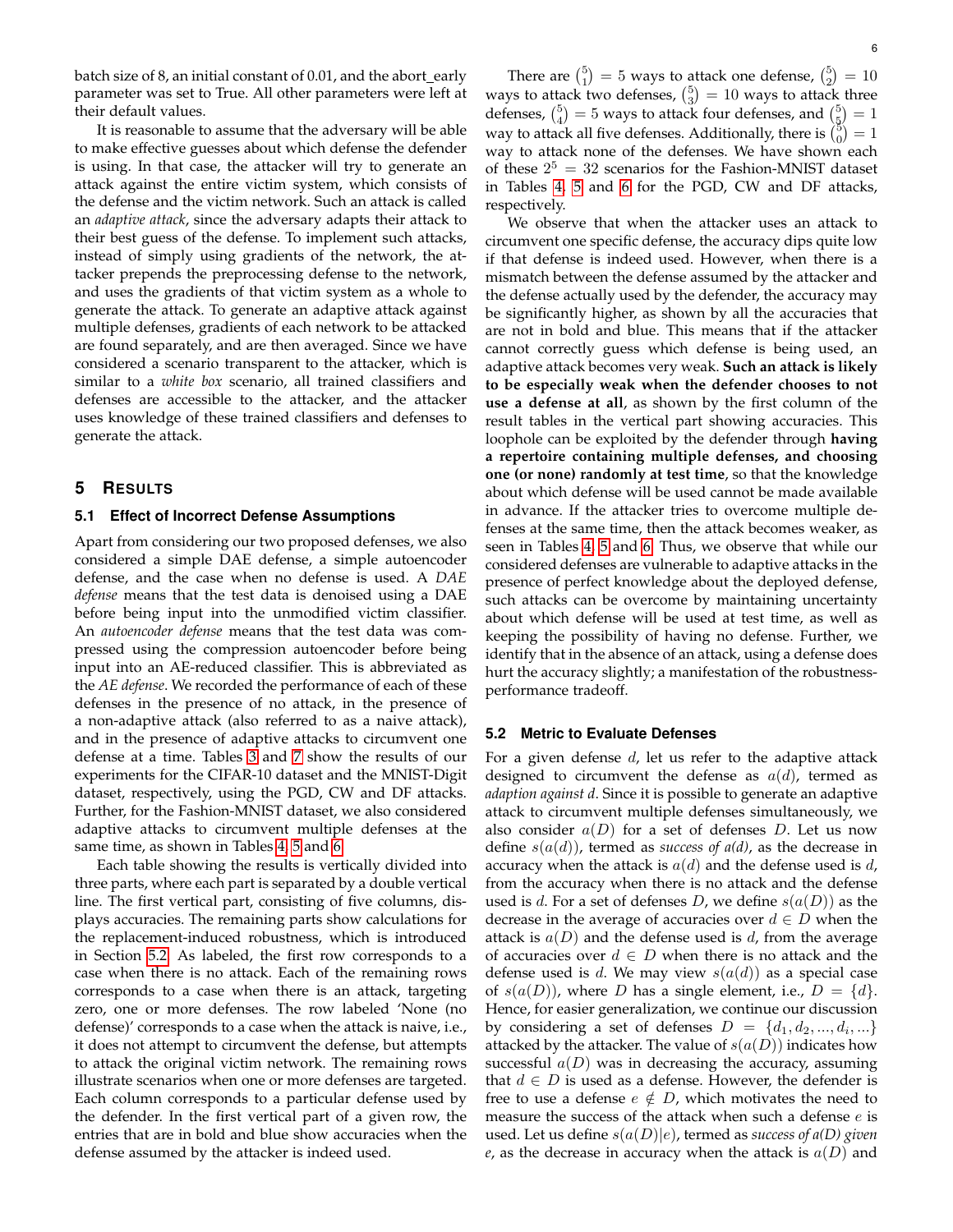TABLE 3 Accuracies and replacement-induced robustness for the CIFAR-10 dataset

<span id="page-6-0"></span>

|                 |                          |                                |            | Accuracy       |                 |                  | $r_e(d)$                |            |         |                 | Lower bound<br>on $r(d)$ |       |  |  |
|-----------------|--------------------------|--------------------------------|------------|----------------|-----------------|------------------|-------------------------|------------|---------|-----------------|--------------------------|-------|--|--|
|                 |                          |                                |            | $\overline{e}$ |                 |                  | $\underline{e}$         |            |         |                 |                          |       |  |  |
|                 |                          | <b>None</b><br>(no<br>defense) | <b>DAE</b> | Cascade        | Hidden<br>Layer | AE               | None<br>(no<br>defense) | <b>DAE</b> | Cascade | Hidden<br>Layer | AE                       |       |  |  |
|                 | No attack                | 90.44                          | 88.59      | 84.66          | 83.3            | 84.66            |                         |            |         |                 |                          |       |  |  |
|                 | PGD attack               |                                |            |                |                 |                  |                         |            |         |                 |                          |       |  |  |
|                 | None<br>(no<br>defense)  | 39.47                          | 85.92      | 83.89          | 82.15           | 83.71            |                         | 94.76      | 98.49   | 97.74           | 98.14                    | 98.49 |  |  |
| $\underline{d}$ | DAE                      | 86.73                          | 57         | 82.01          | 79.65           | 83.04            | 88.26                   |            | 91.61   | 88.45           | 94.87                    | 94.87 |  |  |
|                 | Cascade                  | 89.69                          | 86.46      | 61.97          | 78.67           | 73.65            | 96.69                   | 90.61      |         | 79.59           | 51.48                    | 96.69 |  |  |
|                 | Hidden<br>Layer          | 89.66                          | 86.41      | 81.79          | 55.29           | 82.65            | 97.22                   | 92.22      | 89.75   |                 | 92.82                    | 97.22 |  |  |
|                 | AE                       | 89.43                          | 87.57      | 76.16          | 80.52           | 57.3             | 96.31                   | 96.27      | 68.93   | 89.84           |                          | 96.31 |  |  |
|                 |                          |                                |            |                |                 | <b>CW</b> attack |                         |            |         |                 |                          |       |  |  |
|                 | None<br>(no<br>defense)  | 6.29                           | 87.8       | 84.27          | 82.84           | 84.29            |                         | 99.06      | 99.54   | 99.45           | 99.56                    | 99.56 |  |  |
| $\underline{d}$ | <b>DAE</b>               | 89.83                          | 7.35       | 83.03          | 80.57           | 83.82            | 99.25                   |            | 97.99   | 96.64           | 98.97                    | 99.25 |  |  |
|                 | Cascade                  | 90.03                          | 86.79      | 9.01           | 79.82           | 82.59            | 99.46                   | 97.62      |         | 95.4            | 97.26                    | 99.46 |  |  |
|                 | Hidden<br>Layer          | 90.06                          | 86.81      | 82.91          | 9.77            | 83.81            | 99.48                   | 97.58      | 97.62   |                 | 98.84                    | 99.48 |  |  |
|                 | AE                       | 90.03                          | 87.96      | 83.63          | 81.7            | 8.87             | 99.46                   | 99.17      | 98.64   | 97.89           |                          | 99.46 |  |  |
|                 |                          |                                |            |                |                 | <b>DF</b> attack |                         |            |         |                 |                          |       |  |  |
|                 | None<br>(no)<br>defense) | 6.3                            | 87.71      | 84.23          | 82.67           | 84.25            |                         | 98.95      | 99.49   | 99.25           | 99.51                    | 99.51 |  |  |
|                 | <b>DAE</b>               | 89.59                          | 7.35       | 82.55          | 80.01           | 83.43            | 98.95                   |            | 97.4    | 95.95           | 98.49                    | 98.95 |  |  |
| $\underline{d}$ | Cascade                  | 89.98                          | 86.33      | 8.72           | 78.83           | 80.84            | 99.39                   | 97.02      |         | 94.11           | 94.97                    | 99.39 |  |  |
|                 | Hidden<br>Layer          | 89.91                          | 86.26      | 82.66          | 9.58            | 83.4             | 99.28                   | 96.84      | 97.29   |                 | 98.29                    | 99.28 |  |  |
|                 | AE                       | 89.96                          | 87.75      | 83.35          | 81.29           | 8.7              | 99.37                   | 98.89      | 98.28   | 97.35           |                          | 99.37 |  |  |

the actual defense used is  $e$ , from when there is no attack and the defense used is e. Here, e may or may not belong to D.

To determine if  $a(D)$  is as successful in circumventing a defense  $e \notin D$  as it is in circumventing other defenses  $d \in$ D, we need to compare  $s(a(D)|e)$  and  $s(a(D))$ . Hence, for defense  $e \notin D$ , we define  $r_e(D)$ , termed as the *replacementinduced robustness of D to a(D) via e*, as the percentage by which  $s(a(D)|e)$  is less than  $s(a(D))$ .

$$
r_e(D) = \left(\frac{s(a(D)) - s(a(D)|e)}{s(a(D))}\right)100.
$$
 (11)

For  $e \in D$ ,  $r_e(D)$  is undefined. For a single defense d, we define the *replacement-induced robustness of*  $d$  *to*  $a(d)$  *via*  $e$  as being equivalent to the *replacement-induced robustness of* {d} *to*  $a(\lbrace d \rbrace)$  *via e*, i.e.,  $r_e(d) \equiv r_e(\lbrace d \rbrace)$ .

The replacement-induced robustness metric measures the loss incurred by the attacker if the defender decides to use a defense  $e \notin D$  instead of a targeted defense  $d \in D$ . If we want to evaluate how vulnerable the performance of  $a(D)$  is to changes in the actual defense used, we can look at the maximum value for  $r_e(D)$  over all possible  $e$ . Let E be the set of all possible defenses  $e \notin D$  that deliver **acceptable performance in presence of no attack**; possibly including the strategy of having *no defense*. Then, we define r(D), termed as *universal replacement-induced robustness of D to a(D)*, as the aforementioned maximum:

$$
r(D) = \max_{e \in E} (r_e(D)).
$$
 (12)

For a single defense d, we define  $r(d) \equiv r({d})$ . A positive value of the universal replacement-induced robustness of D to  $a(D)$  tells us that there exists some defense e, through which the defender can diminish the success of the attacker. Further, the value of this metric itself tells us the percentage by which the success of the attacker can be reduced. It may be hard to consider all  $e \in E$ , and then calculate  $s(a(D)|e)$  for each. However, we can typically find a lower bound on  $r(D)$ , by evaluating  $r_e(D)$  for practically significant choices of  $e$ , and taking the maximum as the lower bound.

In Tables [3](#page-6-0)[-7,](#page-10-6) the second vertical part shows the replacement-induced robustness of  $D$  to  $a(D)$  via  $e$ . Here,  $e$ , which is the actual defense used, is indicated by the column, and D, which refers to the set of defenses attacked, is indicated by the row. For the CIFAR-10 dataset and the MNIST-Digit dataset whose results can be found in Tables [3](#page-6-0) and [7,](#page-10-6) respectively, we only show the case when  $D$  consists of at most one defense, i.e.,  $D = \{\}$  or  $D = \{d\}$ . Note that in the columns showing  $r_e(D)$ , we have left the corresponding cell blank when  $e \in D$ , since  $r_e(D)$  is undefined for such cases. The third vertical part of each of these tables shows a lower bound on the universal replacement-induced robustness of D to  $a(D)$ . We observe that  $r(D)$  is indeed typically very high, showing that using a defense that the attacker was unprepared for can significantly reduce the effectiveness of the attack. Moreover, we notice that  $r_e(D)$  is positive in most cases, signifying that an arbitrary defense choice is likely to reduce the success of the attacker. The only exceptions are a few cases when the network to classify the Fashion-MNIST dataset is attacked with the PGD attack.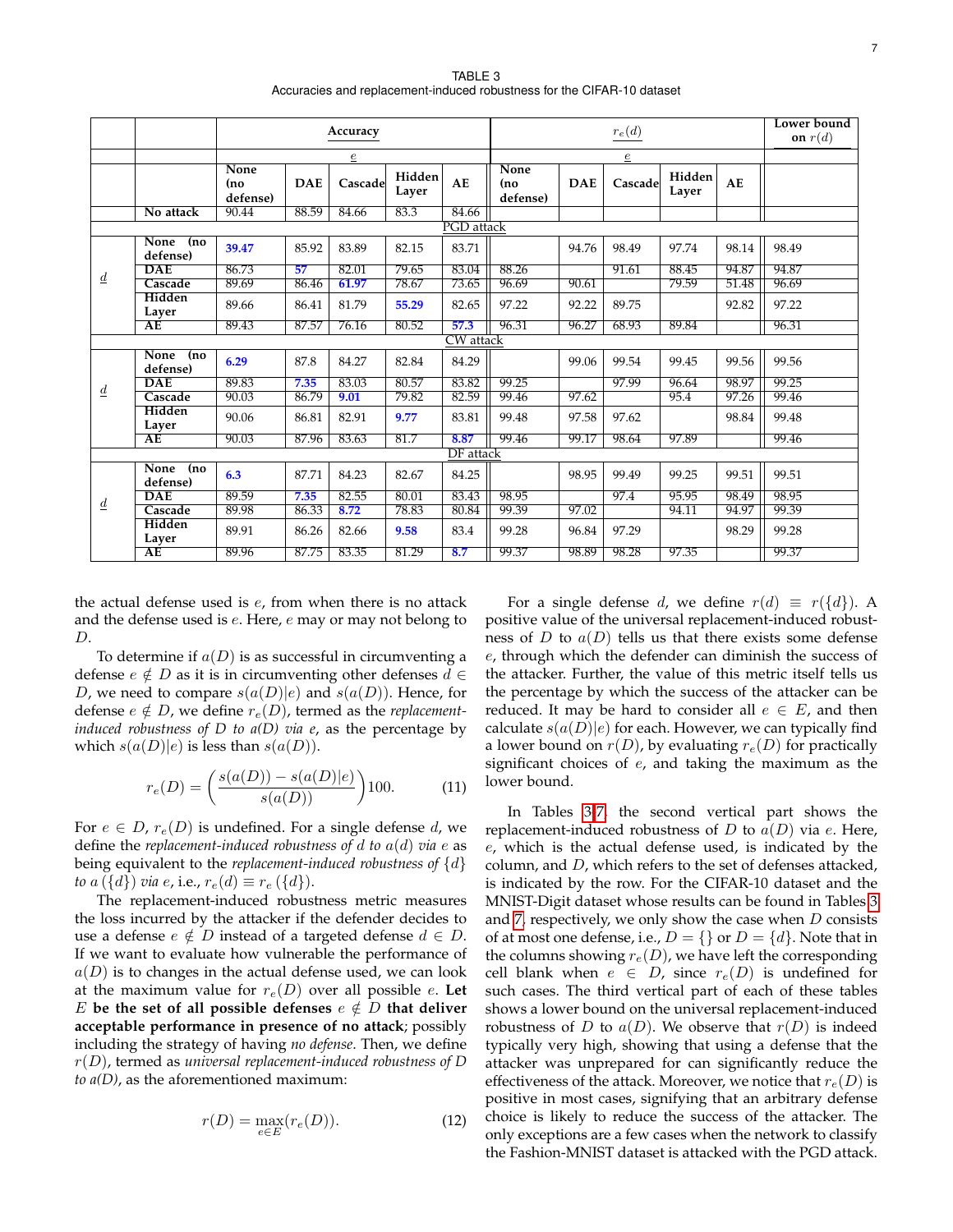TABLE 4 Accuracies and replacement-induced robustness for the Fashion-MNIST dataset with the PGD attack

<span id="page-7-1"></span>

| Defenses attacked              |                                |                | Accuracy |                 |       | $r_e(D)$                       |            |           |                 |       | <b>Lower limit</b><br>on $r(D)$ |
|--------------------------------|--------------------------------|----------------|----------|-----------------|-------|--------------------------------|------------|-----------|-----------------|-------|---------------------------------|
|                                |                                | $\overline{e}$ |          |                 |       |                                |            |           |                 |       |                                 |
| $\boldsymbol{D}$               | <b>None</b><br>(no<br>defense) | <b>DAE</b>     | Cascade  | Hidden<br>Layer | AE    | <b>None</b><br>(no<br>defense) | <b>DAE</b> | Cascade   | Hidden<br>Layer | AE    |                                 |
| ₩                              | 91.06                          | 83.57          | 86.12    | 87.22           | 87.78 |                                |            |           |                 |       |                                 |
| ${None}$                       | 55.85                          | 81.65          | 85.83    | 86.9            | 86.84 |                                | 94.55      | 99.18     | 99.09           | 97.33 | 99.18                           |
| ${DAE}$                        | 90.35                          | 63.46          | 84.05    | 85.22           | 86.86 | 96.47                          |            | 89.71     | 90.05           | 95.43 | 96.47                           |
| $\overline{\text{Cascade}}$    | 90.79                          | 78.69          | 73.72    | 83.58           | 85.21 | 97.82                          | 60.65      |           | 70.65           | 79.27 | 97.82                           |
| $\overline{\rm \{HL\}}$        | 90.88                          | 78.98          | 83.05    | 70.26           | 86.23 | 98.94                          | 72.94      | 81.9      |                 | 90.86 | 98.94                           |
| ${AE}$                         | 90.01                          | 80.99          | 80.9     | 85              | 77.46 | 89.83                          | 75         | 49.42     | 78.49           |       | 89.83                           |
| {None, DAE}                    | 80                             | 69.89          | 79.85    | 85.31           | 86.16 |                                |            | 49.31     | 84.56           | 86.9  | 86.9                            |
| {None, Cascade}                | 80.05                          | 70.29          | 84.22    | 78.4            | 86.63 |                                | $-105.73$  |           | $-36.64$        | 82.18 | 82.18                           |
| $\overline{\text{None, HL}}$   | 78.9                           | 70.06          | 83.45    | 85.63           | 82.84 |                                | $-96.51$   | 61.16     |                 | 28.15 | 61.16                           |
| $\{None, AE\}$                 | 79.51                          | 79.4           | 78.54    | 76.87           | 85.84 |                                | 38.18      | $-12.38$  | $-53.45$        |       | 38.18                           |
| {DAE, Cascade}                 | 77.17                          | 79.9           | 77.43    | 85.13           | 82.02 | $-124.76$                      |            |           | 66.18           | 6.8   | 66.18                           |
| $\{DAE, HL\}$                  | 78.12                          | 79.92          | 82.53    | 76.49           | 82.23 | $-79.97$                       |            | 50.07     |                 | 22.81 | 50.07                           |
| $\{DAE, AE\}$                  | 90.58                          | 69.22          | 79.51    | 77.86           | 86.02 | 94.04                          |            | 17.94     | $-16.2$         |       | 94.04                           |
| {Cascade, HL}                  | 90.39                          | 68.34          | 78.68    | 84.45           | 83.09 | 86.88                          | $-198.33$  |           |                 | 8.13  | 86.88                           |
| <b>{Cascade, AE}</b>           | 90.44                          | 69.2           | 82.43    | 77.69           | 83.15 | 85.1                           | $-245.43$  |           | $-129.09$       |       | 85.1                            |
| $\overline{\text{HL, AE}}$     | 90.69                          | 78.67          | 76.47    | 74.68           | 82.23 | 95.91                          | 45.83      | $-6.69$   |                 |       | 95.91                           |
| {None, DAE, Cascade}           | 74.25                          | 67.84          | 85.03    | 85.9            | 87.01 |                                |            |           | 88.22           | 93.13 | 93.13                           |
| {None, DAE, HL}                | 76.55                          | 79.62          | 77.17    | 85.11           | 85.85 |                                |            | $-30.53$  |                 | 71.85 | 71.85                           |
| $\overline{\{None,DAE,AE\}}$   | 76.65                          | 79.8           | 84.06    | 74.87           | 86.44 |                                |            | 68.34     | $-89.81$        |       | 68.34                           |
| {None, Cascade, HL}            | 73.61                          | 81.18          | 82.69    | 86.07           | 80.75 |                                | 67.45      |           |                 | 4.27  | 67.45                           |
| {None, Cascade, AE}            | 90.42                          | 67.5           | 78.65    | 84.67           | 85.89 |                                | $-382.1$   |           | 23.5            |       | 23.5                            |
| {None, HL, AE}                 | 90.59                          | 68.13          | 83.58    | 76.91           | 86.55 |                                | $-285.68$  | 36.55     |                 |       | 36.55                           |
| <b>{DAE, Cascade, HL}</b>      | 90.18                          | 67.63          | 82.56    | 85.16           | 82.02 | 87.76                          |            |           |                 | 19.85 | 87.76                           |
| {DAE, Cascade, AE}             | 90.88                          | 78.68          | 76.78    | 73.53           | 85.38 | 96.75                          |            |           | $-146.96$       |       | 96.75                           |
| $\overline{\{DAE, HL, AE\}}$   | 90.4                           | 79.14          | 74.63    | 83.92           | 80.4  | 86.9                           |            | $-128.13$ |                 |       | 86.9                            |
| {Cascade, HL, AE}              | 90.49                          | 79.26          | 81.26    | 72.73           | 81.27 | 93.39                          | 50         |           |                 |       | 93.39                           |
| {None, DAE, Cascade,<br>HL     | 81.61                          | 70.7           | 80.51    | 79.14           | 86.14 |                                |            |           |                 | 81.78 | 81.78                           |
| {None, DAE, Cascade,<br>AE     | 80.53                          | 70.41          | 79.85    | 85.17           | 83.7  |                                |            |           | 75.91           |       | 75.91                           |
| {None, DAE, HL, AE}            | 80.65                          | 70.92          | 83.07    | 79.02           | 83.57 |                                |            | 65.6      |                 |       | 65.6                            |
| {None, Cascade, HL,<br>AE      | 79.7                           | 79.41          | 78.26    | 77.51           | 82.83 |                                | 50.89      |           |                 |       | 50.89                           |
| {DAE, Cascade, HL,<br>AE       | 90.51                          | 69.58          | 79.19    | 78.28           | 83.65 | 93.53                          |            |           |                 |       | 93.53                           |
| {None, DAE, Cascade,<br>HL, AE | 71.28                          | 81.8           | 80.07    | 79.64           | 83.96 |                                |            |           |                 |       |                                 |

However, all of these cases correspond to attacks with mild successes. Moreover, even in these cases,  $r(D)$  stays positive with a significant magnitude, indicating that there exist defenses which can be used to decrease the success of the attacker significantly.

The universal replacement-induced robustness of a defense  $d$  or a set of defenses  $D$  is an attribute that indeed creates a setback for the attacker when it tries to circumvent the defense(s). For sets of defenses  $D$  having large values of this attribute, it becomes difficult for the attacker to generate an attack which cannot be circumvented, while also maintaining the effectiveness of the attack.

#### <span id="page-7-0"></span>**5.3 Guide to Building Defense Infrastructure**

We acknowledge that a limitation in computational resources can restrict the capabilities of a defender, who may have only budgeted for the computational resources needed to train the victim network, and may be short on computational resources to train the defense. This motivates us to discuss how the defender can craft their victim system to be as robust as possible given their computational

bottleneck. We divide the process of building the repertoire of defenses into small steps, such that completion of each step guarantees the availability of a minimum number of defenses, even if there are not enough resources to complete the remaining steps. While building this guide to construct the repertoire, we consider all reasonable orders in which the components of the victim system can be trained, and for each reasonable order, consider the performance achieved at each step of the building process. Since the performance depends on the dataset, classifiers used and the algorithm used by the attacker, we have narrowed down our analysis to the scenario when our specific classifier described in Section [4.1](#page-3-3) is used for the Fashion-MNIST classification task, and the attacker chooses to use the Carlini-Wagner attack. Thus, the following discussion is a specific example of the process of constructing a guide for a given classifier, dataset and attack algorithm.

We consider the orders in which the components of the victim system can be trained. The components considered are the classifier, the DAE, the DAE-reduced classifier, the compression autoencoder and the AE-reduced classifier.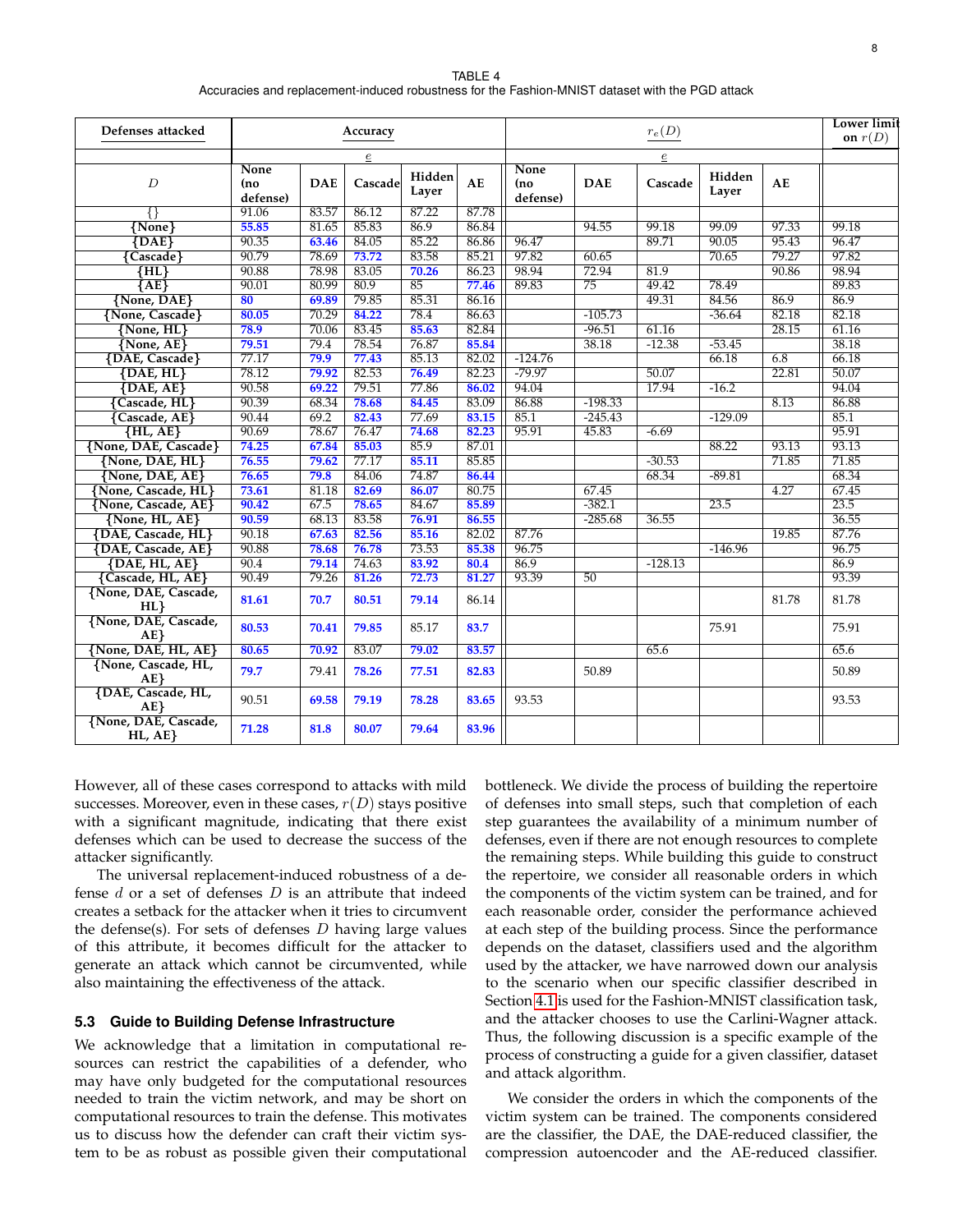| TABLE 5                                                                                        |
|------------------------------------------------------------------------------------------------|
| Accuracies and replacement-induced robustness for the Fashion-MNIST dataset with the CW attack |

<span id="page-8-0"></span>

| Defenses attacked                  |                                 |            | Accuracy                   |                 |       | $r_e(D)$                       |            |                            |                 |       | <b>Lower limit</b><br>on $r(D)$ |
|------------------------------------|---------------------------------|------------|----------------------------|-----------------|-------|--------------------------------|------------|----------------------------|-----------------|-------|---------------------------------|
|                                    | <b>None</b><br>(no)<br>defense) | <b>DAE</b> | $\underline{e}$<br>Cascade | Hidden<br>Layer | AE    | <b>None</b><br>(no<br>defense) | <b>DAE</b> | $\underline{e}$<br>Cascade | Hidden<br>Layer | AE    |                                 |
| ₩                                  | 91.06                           | 83.57      | 86.12                      | 87.22           | 87.78 |                                |            |                            |                 |       |                                 |
| ${None}$                           | 6.55                            | 81.88      | 85.9                       | 86.97           | 87.29 |                                | 98         | 99.74                      | 99.7            | 99.42 | 99.74                           |
| $\overline{\text{DAE}}$            | 90.49                           | 11.09      | 83.51                      | 85.15           | 86.73 | 99.21                          |            | 96.4                       | 97.14           | 98.55 | 99.21                           |
| {Cascade}                          | 90.83                           | 74.82      | 9.68                       | 82.47           | 85.73 | 99.7                           | 88.55      |                            | 93.79           | 97.32 | 99.7                            |
| $\overline{\rm H L}$               | 90.84                           | 78.78      | 83.23                      | 8.8             | 86.47 | 99.72                          | 93.89      | 96.31                      |                 | 98.33 | 99.72                           |
| $\overline{A}E\overline{E}$        | 89.18                           | 78.36      | 80.07                      | 84.81           | 8.79  | 97.62                          | 93.4       | 92.34                      | 96.95           |       | 97.62                           |
| {None, DAE}                        | 45.82                           | 48.07      | 85.05                      | 86.42           | 86.51 |                                |            | 97.35                      | 98.02           | 96.85 | 98.02                           |
| {None, Cascade}                    | 79.77                           | 82.17      | 79.75                      | 86.87           | 86.1  |                                | 84.14      |                            | 96.04           | 80.97 | 96.04                           |
| $\{None, HL\}$                     | 75.74                           | 81.67      | 85.42                      | 77.48           | 86.88 |                                | 84.84      | 94.41                      |                 | 92.82 | 94.41                           |
| $\{None, AE\}$                     | 81.5                            | 82.46      | 84.15                      | 86.89           | 80.1  |                                | 87.12      | 77.15                      | 96.17           |       | 96.17                           |
| <b>{DAE, Cascade}</b>              | 88.76                           | 44.9       | 48.99                      | 80.58           | 81.42 | 93.93                          |            |                            | 82.48           | 83.22 | 93.93                           |
| $\{DAE, HL\}$                      | 87.72                           | 31.09      | 78.41                      | 35.08           | 83.33 | 93.61                          |            | 85.26                      |                 | 91.49 | 93.61                           |
| $\{DAE, AE\}$                      | 87.55                           | 50.29      | 69.66                      | 80.52           | 55.52 | 89.29                          |            | 49.77                      | 79.55           |       | 89.29                           |
| {Cascade, HL}                      | 90.31                           | 72.8       | 32.78                      | 31.06           | 78.19 | 98.63                          | 80.33      |                            |                 | 82.48 | 98.63                           |
| Cascade, AE}                       | 89.34                           | 73.34      | 9.9                        | 80.45           | 10.2  | 97.76                          | 86.7       |                            | 91.2            |       | 97.76                           |
| $\{HL, AE\}$                       | 89.07                           | 72.63      | 60.35                      | 30.82           | 32.22 | 96.45                          | 80.46      | 53.97                      |                 |       | 96.45                           |
| {None, DAE, Cascade}               | 79.61                           | 74.74      | 77.54                      | 86.14           | 85.47 |                                |            |                            | 88.77           | 75.99 | 88.77                           |
| {None, DAE, HL}                    | 76.62                           | 72.2       | 84.52                      | 76.31           | 86.17 |                                |            | 86.93                      |                 | 86.85 | 86.93                           |
| {None, DAE, AE}                    | 82.53                           | 77.17      | 83.02                      | 86.24           | 80.83 |                                |            | 57.5                       | 86.56           |       | 86.56                           |
| {None, Cascade, HL}                | 83.34                           | 81.72      | 80.94                      | 81.96           | 85.8  |                                | 69.44      |                            |                 | 67.29 | 69.44                           |
| <b>{None, Cascade, AE}</b>         | 78.91                           | 81.47      | 76.47                      | 86.37           | 77.77 |                                | 80.19      |                            | 91.98           |       | 91.98                           |
| {None, HL, AE}                     | 84.41                           | 82.02      | 83.75                      | 82.56           | 82.62 |                                | 71.77      | 56.83                      |                 |       | 71.77                           |
| {DAE, Cascade, HL}                 | 88.14                           | 47.89      | 51.13                      | 51.74           | 76.97 | 91.75                          |            |                            |                 | 69.45 | 91.75                           |
| {DAE, Cascade, AE}                 | 86.45                           | 40.55      | 43.14                      | 76.89           | 44.71 | 89.28                          |            |                            | 75.99           |       | 89.28                           |
| $\{DAE, HL, AE\}$                  | 87.43                           | 52.78      | 65.77                      | 57.18           | 57.4  | 88.06                          |            | 33.07                      |                 |       | 88.06                           |
| {Cascade, HL, AE}                  | 88.94                           | 69.19      | 22.91                      | 24.34           | 24.15 | 96.65                          | 77.26      |                            |                 |       | 96.65                           |
| {None, DAE, Cascade,<br>HL         | 83.24                           | 77.18      | 79.69                      | 80.69           | 85.01 |                                |            |                            |                 | 59.22 | 59.22                           |
| {None, DAE, Cascade,<br>AE         | 80.47                           | 75.13      | 77.43                      | 85.64           | 78.84 |                                |            |                            | 82.76           |       | 82.76                           |
| {None, DAE, HL, AE}                | 84.5                            | 78.29      | 82.78                      | 81.84           | 82.19 |                                |            | 41.43                      |                 |       | 41.43                           |
| {None, Cascade, HL,<br>$AE$ }      | 82.57                           | 81.24      | 79.3                       | 80.38           | 80.81 |                                | 67.99      |                            |                 |       | 67.99                           |
| {DAE, Cascade, HL,<br>$AE$ }       | 86.7                            | 46.2       | 48.02                      | 49.12           | 49.57 | 88.51                          |            |                            |                 |       | 88.51                           |
| {None, DAE, Cascade,<br>$HL, AE$ } | 82.82                           | 76.71      | 79.08                      | 80.09           | 80.54 |                                |            |                            |                 |       |                                 |

Among these, the compression autoencoder and the AEreduced classifier are considered as one component, because one does not provide a useful defense without the other. This component is abbreviated as the 'AE' component. Further, the classifier is abbreviated as the 'clf' component and the DAE-reduced classifier is abbreviated as the 'DAE-red clf' component. Figure [2](#page-12-0) shows all possible orders in which the different components can be trained. This is shown in the form of trees, where each node corresponds to a component, and the path from the root to a leaf shows one possible order. Each leaf is labelled with an integer in parentheses to help reference that specific order of components. The first, second and third trees show all possible orders when the clf, DAE and AE are respectively chosen as the first component to be trained. Next, we reduce our list of orders to only those that seem reasonable. Order 0 seems unreasonable because after having trained the first two components in that order, it is wiser to train the AE before the DAE-red clf, since training the AE first affords us both the AE and the cascaded defenses, as in Order 1, while training the DAEred clf first only affords us the HL defense. Orders 2, 3, 5, 13, 16 and 17 are unreasonable because the DAE-red clf cannot be trained before the DAE is. Orders 6 and 7 are eliminated from consideration because they are similar to Orders 0 and 1, since training the DAE before the clf cannot afford us any defenses that training the clf before the DAE cannot. Order 14, being similar to Order 12, is eliminated for the same reason. Orders 10 and 11 are not considered because it does not make sense to first train a DAE and then train the AE without training any classifier(s) to make use of the DAE first. Order 15 is also unreasonable because after having trained the first two components, training the DAEred clf affords us only the option of using the Hidden Layer defense, while training the clf instead would afford us three options, i.e., the DAE defense, the cascaded defense and the possibility of not using a defense. Hence we are left with Orders 1, 4, 8, 9 and 12, which we examine further in Table [9.](#page-11-17)

Table [9](#page-11-17) is divided into five horizontal sections separated by double lines, each of which describes one of the five orders we have shortlisted. The four columns of the table correspond to the four steps indexed by a variable  $i$ . Each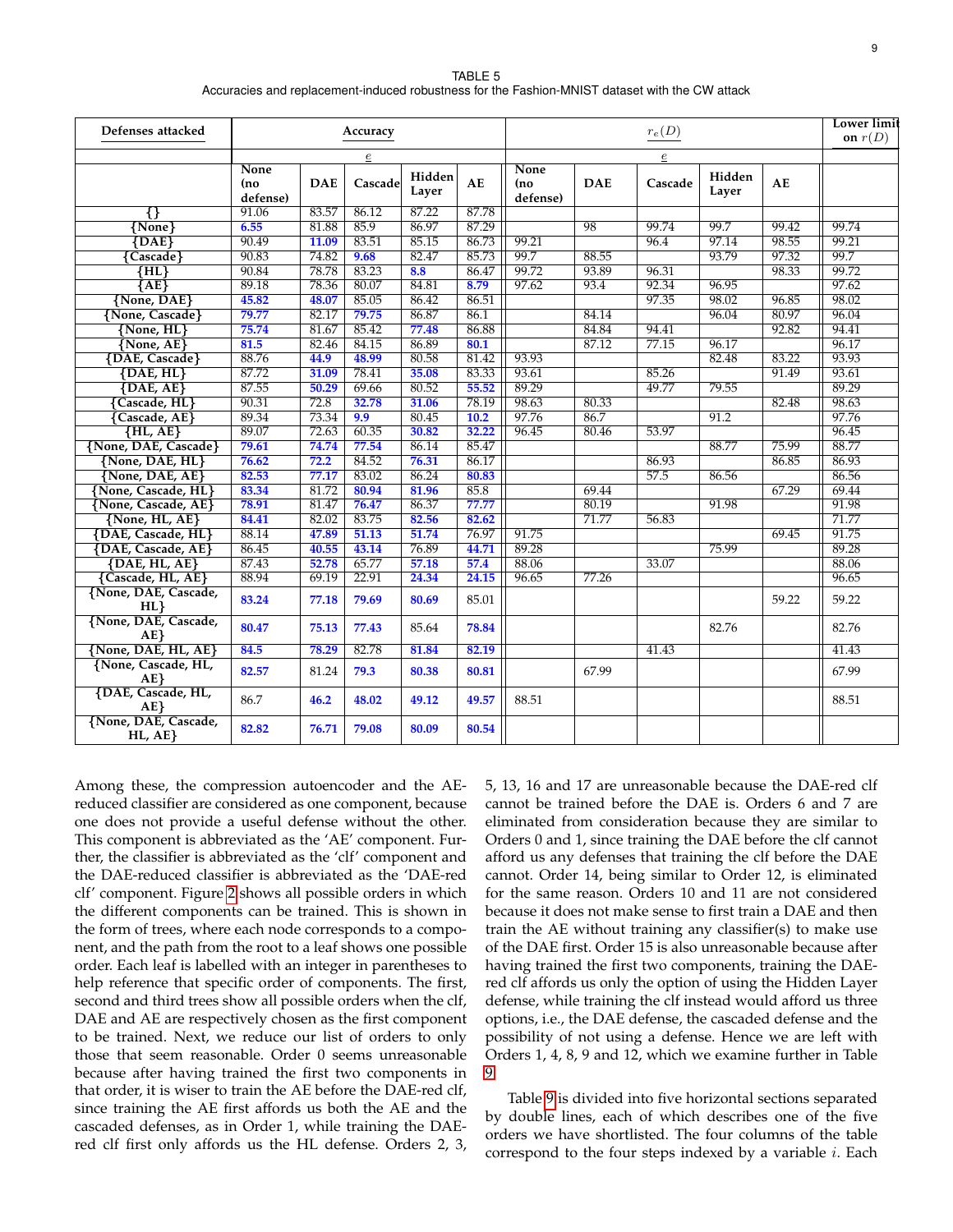| TABLE 6                                                                                        |
|------------------------------------------------------------------------------------------------|
| Accuracies and replacement-induced robustness for the Fashion-MNIST dataset with the DF attack |

<span id="page-9-0"></span>

| Defenses attacked               |                                |            | Accuracy       |                 |                 | $r_e(D)$                       |            |         |                 |       | <b>Lower limit</b><br>on $r(D)$ |
|---------------------------------|--------------------------------|------------|----------------|-----------------|-----------------|--------------------------------|------------|---------|-----------------|-------|---------------------------------|
|                                 |                                |            | $\overline{e}$ |                 |                 |                                |            |         |                 |       |                                 |
|                                 | <b>None</b><br>(no<br>defense) | <b>DAE</b> | Cascade        | Hidden<br>Layer | AE              | <b>None</b><br>(no<br>defense) | <b>DAE</b> | Cascade | Hidden<br>Layer | AE    |                                 |
| स                               | 91.06                          | 83.57      | 86.12          | 87.22           | 87.78           |                                |            |         |                 |       |                                 |
| ${None}$                        | 6.51                           | 81.5       | 85.85          | 86.95           | 87.11           |                                | 97.55      | 99.68   | 99.68           | 99.21 | 99.68                           |
| ${DAE}$                         | 90.5                           | 11.21      | 82.31          | 84.15           | 86.41           | 99.23                          |            | 94.73   | 95.76           | 98.11 | 99.23                           |
| Cascade }                       | 90.74                          | 73.66      | 9.58           | 81.29           | 85.61           | 99.58                          | 87.05      |         | 92.25           | 97.16 | 99.58                           |
| $\overline{\rm \{HL\}}$         | 90.8                           | 78.23      | 82.71          | 8.56            | 86.4            | 99.67                          | 93.21      | 95.66   |                 | 98.25 | 99.67                           |
| ${AE}$                          | 88.98                          | 78.53      | 79.48          | 84.54           | 8.7             | 97.37                          | 93.63      | 91.6    | 96.61           |       | 97.37                           |
| {None, DAE}                     | 6.48                           | 11.1       | 82.65          | 83.63           | 85.88           |                                |            | 95.58   | 95.43           | 97.58 | 97.58                           |
| {None, Cascade}                 | 24.33                          | 73.05      | 67.98          | 82.71           | 85.82           |                                | 75.21      |         | 89.37           | 95.38 | 95.38                           |
| $\{None, HL\}$                  | 7.83                           | 75.49      | 82.42          | 20.31           | 85.43           |                                | 89.24      | 95.07   |                 | 96.87 | 96.87                           |
| $\{None, AE\}$                  | 31.23                          | 77.23      | 81.53          | 84.84           | 72.25           |                                | 83.17      | 87.82   | 93.68           |       | 93.68                           |
| <b>{DAE, Cascade}</b>           | 90.25                          | 13.99      | 25.53          | 76.11           | 84.45           | 98.76                          |            |         | 82.93           | 94.88 | 98.76                           |
| $\{DAE, HL\}$                   | 90.23                          | 11.11      | 78.69          | 9.8             | 85.17           | 98.89                          |            | 90.09   |                 | 96.52 | 98.89                           |
| $\{DAE, AE\}$                   | 87.65                          | 13.04      | 72.37          | 79.09           | $\overline{21}$ | 95.03                          |            | 79.97   | 88.16           |       | 95.03                           |
| {Cascade, HL}                   | 90.63                          | 69.22      | 9.93           | 8.43            | 85.04           | 99.45                          | 81.48      |         |                 | 96.46 | 99.45                           |
| Cascade, AE}                    | 89.42                          | 73.26      | 9.46           | 79.95           | 8.63            | 97.89                          | 86.77      |         | 90.67           |       | 97.89                           |
| $\{HL, AE\}$                    | 88.52                          | 72.69      | 71.52          | 8.63            | 8.76            | 96.78                          | 86.19      | 81.47   |                 |       | 96.78                           |
| {None, DAE, Cascade}            | 29.22                          | 18.49      | 66.76          | 77.98           | 84.48           |                                |            |         | 81.05           | 93.23 | 93.23                           |
| {None, DAE, HL}                 | 10.55                          | 11.95      | 79.21          | 33.55           | 84.48           |                                |            | 89.93   |                 | 95.19 | 95.19                           |
| {None, DAE, AE}                 | 32.45                          | 21.59      | 76.77          | 80.08           | 68.74           |                                |            | 79.91   | 84.66           |       | 84.66                           |
| {None, Cascade, HL}             | 29.66                          | 68.21      | 59.32          | 14.55           | 84.88           |                                | 71.36      |         |                 | 94.59 | 94.59                           |
| {None, Cascade, AE}             | 34.86                          | 71.63      | 43.3           | 80.69           | 39.72           |                                | 75.65      |         | 86.68           |       | 86.68                           |
| {None, HL, AE}                  | 32.68                          | 71.15      | 74.86          | 13.35           | 63.57           |                                | 76.19      | 78.41   |                 |       | 78.41                           |
| {DAE, Cascade, HL}              | 90.06                          | 14.72      | 32.21          | 12.01           | 84.17           | 98.48                          |            |         |                 | 94.53 | 98.48                           |
| <b>{DAE, Cascade, AE}</b>       | 88.79                          | 15.33      | 19.43          | 74.12           | 21.98           | 96.61                          |            |         | 80.42           |       | 96.61                           |
| $\{DAE, HL, AE\}$               | 87.66                          | 13.73      | 66.82          | 9.8             | 28.03           | 95.07                          |            | 72.03   |                 |       | 95.07                           |
| {Cascade, HL, AE}               | 89.32                          | 68.87      | 11.45          | 8.76            | 8.75            | 97.75                          | 81         |         |                 |       | 97.75                           |
| {None, DAE, Cascade,<br>HL      | 29.23                          | 17.33      | 57.37          | 19.87           | 83.44           |                                |            |         |                 | 92.26 | 92.26                           |
| {None, DAE, Cascade,<br>$AE$ }  | 31.69                          | 17.63      | 38.29          | 75.52           | 43.01           |                                |            |         | 78.52           |       | 78.52                           |
| {None, DAE, HL, AE}             | 31.28                          | 20.83      | 71.35          | 17.46           | 61.74           |                                |            | 72.94   |                 |       | 72.94                           |
| {None, Cascade, HL,<br>AE       | 34.77                          | 66.97      | 38.82          | 13.72           | 38.01           |                                | 70.73      |         |                 |       | 70.73                           |
| {DAE, Cascade, HL,<br>AE        | 88.71                          | 15.99      | 22.67          | 11.01           | 26.83           | 96.5                           |            |         |                 |       | 96.5                            |
| {None, DAE, Cascade,<br>HL, AE} | 30.5                           | 17.42      | 35.64          | 15.82           | 40.86           |                                |            |         |                 |       |                                 |

horizontal section has five rows. The first and second rows mention the numerical identifier of the order and the order of training of the components respectively. The third row lists the cumulative amount of time taken to reach the end of that step, while the fourth row lists the defenses added to our repertoire at the end of each step. These defense names correspond to the defense names used in Tables [3](#page-6-0) - [7.](#page-10-6) The fifth row shows the average accuracy that our repertoire can achieve at the end of each step. This is the average of the accuracies when the attacker attacks all available defenses, and one defense is used at a time. The average is taken over all cases where each case corresponds to one available defense being used.

Considering the average accuracy at the end of each step, Orders 4 and 12 appear promising. In both of these orders, after the second step completes, which takes place after only 117.59 seconds, we achieve an average accuracy as high as 80.8%. This is because having the 'None' option for a defense available with a second defense makes our repertoire quite strong. This is true especially if the second defense is cascade, HL or AE. Order 1 also achieves the availability of the 'None' defense option along with the DAE defense. However, this order is not as desirable since the average accuracy for such a pair of defenses is not as high, and also because the DAE component takes longer to train than the AE component. Orders 8 and 9 are also much less preferred because they present no defense infrastructure available after the first step completes, and are only able to achieve an average accuracy of 8.8% after the second step completes, while taking a large amount of time to finish that second step.

# **6 CONCLUDING REMARKS**

If we consider each of the proposed defenses in a standalone manner, then using the cascaded defense would offer both robustness and computationally cheaper training for the victim network, at the cost of extra computational power needed to train the compression autoencoder. Contrarily, using only the DAE defense does not offer computational reduction for training the victim network. If training the autoencoder for dimensionality reduction requires more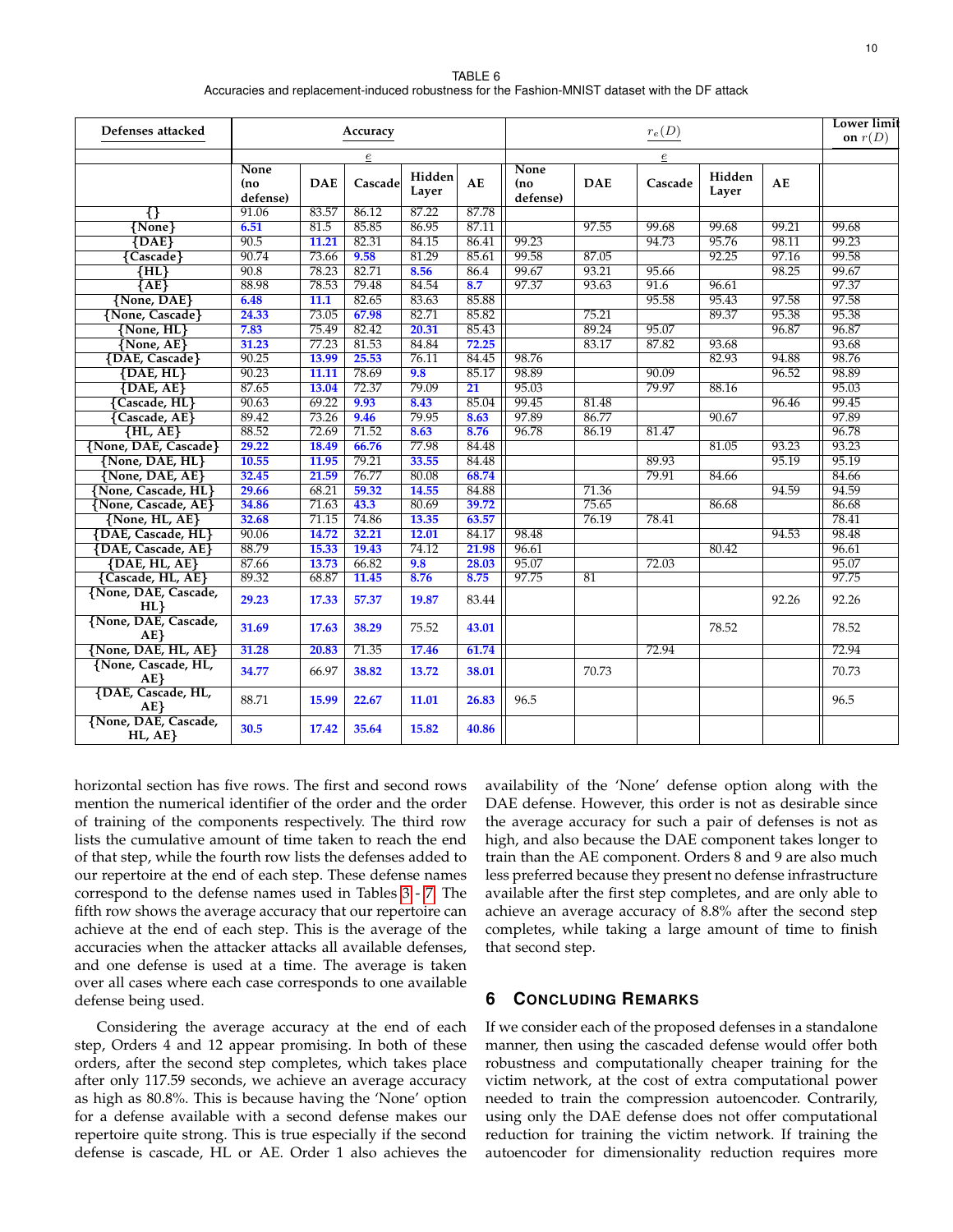TABLE 7 Accuracies and replacement-induced robustness for the MNIST-Digit dataset

<span id="page-10-6"></span>

|                 |                          |                          |            | Accuracy       |                 |                  | $r_e(d)$                |            |         |                 |       | Lower bound<br>on $r(d)$ |
|-----------------|--------------------------|--------------------------|------------|----------------|-----------------|------------------|-------------------------|------------|---------|-----------------|-------|--------------------------|
|                 |                          |                          |            | $\overline{e}$ |                 |                  | $\underline{e}$         |            |         |                 |       |                          |
|                 |                          | None<br>(no)<br>defense) | <b>DAE</b> | Cascade        | Hidden<br>Layer | AE               | None<br>(no<br>defense) | <b>DAE</b> | Cascade | Hidden<br>Layer | AE    |                          |
|                 | No attack                | 98.66                    | 98.16      | 96.54          | 96.6            | 96.65            |                         |            |         |                 |       |                          |
| PGD attack      |                          |                          |            |                |                 |                  |                         |            |         |                 |       |                          |
|                 | None (no<br>defense)     | 97.42                    | 97.95      | 96.46          | 96.47           | 96.16            |                         | 83.06      | 93.55   | 89.52           | 60.48 | 93.55                    |
| $\underline{d}$ | <b>DAE</b>               | 98.62                    | 53.46      | 74.37          | 63.63           | 96.51            | 99.91                   |            | 50.4    | 26.24           | 99.69 | 99.91                    |
|                 | Cascade                  | 98.64                    | 79.11      | 29.07          | 45.51           | 96.51            | 99.97                   | 71.77      |         | 24.28           | 99.79 | 99.97                    |
|                 | Hidden<br>Layer          | 98.62                    | 85.63      | 71.81          | 16.33           | 96.51            | 99.95                   | 84.39      | 69.19   |                 | 99.83 | 99.95                    |
|                 | AE                       | 98.54                    | 98.1       | 95.83          | 95.88           | 91.87            | 97.49                   | 98.74      | 85.15   | 84.94           |       | 98.74                    |
|                 |                          |                          |            |                |                 | <b>CW</b> attack |                         |            |         |                 |       |                          |
|                 | None<br>(no)<br>defense) | 1.08                     | 97.62      | 96.09          | 95.74           | 94.58            |                         | 99.45      | 99.54   | 99.12           | 97.88 | 99.54                    |
|                 | <b>DAE</b>               | 98.65                    | 1.42       | 75.96          | 56.39           | 96.59            | 99.99                   |            | 78.73   | 58.43           | 99.94 | 99.99                    |
| $\underline{d}$ | Cascade                  | 98.65                    | 93.43      | 2.32           | 62.62           | 96.65            | 99.99                   | 94.98      |         | 63.94           | 100   | 100                      |
|                 | Hidden<br>Layer          | 98.66                    | 97.29      | 93.93          | 2.41            | 96.64            | 100                     | 99.08      | 97.23   |                 | 99.99 | 100                      |
|                 | AE                       | 98.46                    | 97.94      | 96.12          | 94.83           | 2.37             | 99.79                   | 99.77      | 99.55   | 98.12           |       | 99.79                    |
|                 |                          |                          |            |                |                 | <b>DF</b> attack |                         |            |         |                 |       |                          |
|                 | None (no<br>defense)     | 1.09                     | 97.51      | 96.01          | 95.8            | 93.97            |                         | 99.33      | 99.46   | 99.18           | 97.25 | 99.46                    |
|                 | <b>DAE</b>               | 98.64                    | 1.4        | 71.42          | 48.04           | 96.57            | 99.98                   |            | 74.04   | 49.81           | 99.92 | 99.98                    |
| $\overline{d}$  | Cascade                  | 98.65                    | 91.72      | 2.27           | 58.08           | 96.64            | 99.99                   | 93.17      |         | 59.14           | 99.99 | 99.99                    |
|                 | Hidden<br>Layer          | 98.66                    | 97.33      | 93.73          | 2.32            | 96.62            | 100                     | 99.12      | 97.02   |                 | 99.97 | 100                      |
|                 | $\overline{AE}$          | 98.45                    | 98         | 96.09          | 94.71           | 2.39             | 99.78                   | 99.83      | 99.52   | 97.99           |       | 99.83                    |

TABLE 8 Training times for networks for the Fashion-MNIST dataset

| <b>Network</b>                               | Time<br>(second) |
|----------------------------------------------|------------------|
| Classifier with full input dimension         | 42.13            |
| Classifier with reduced input dimen-<br>sion | 15.46            |
| <b>DAE</b>                                   | 300.0            |
| AF.                                          | 60.0             |

computational power than the defender can afford, the proposed hidden layer defense offers comparable robustness while maintaining the advantage of computationally cheaper victim network training.

However, like most other standalone defenses in existing literature, the proposed defenses are vulnerable to adaptive attacks in presence of exact knowledge about the defense being used. Hence, our contribution is best viewed in light of the discovery that an adaptive attack designed to circumvent a specific defense among the proposed, becomes weak under the influence of a different defense, or even if no defense is used. Further, an adaptive attack attempting to simultaneously circumvent multiple defenses becomes weak, and hence, hindering the attacker's ability to effectively use perfect knowledge of the available repertoire of defenses. Capitalizing on this discovery, we have proposed a systematic guide to construct a defense infrastructure that is equipped to remove both predictable and unforeseen perturbations, by smartly using available computational resources. It is important to note that the scope of this discovery may extend beyond the specific defenses considered

in this work, and future work will confirm if other defenses also possess replacement-induced robustness to adaptive attacks. If so, then this is a useful step towards finding a generally effective strategy to defend against adaptive adversarial attacks.

## **ACKNOWLEDGMENT**

The authors would like to thank Milind Kulkarni of Purdue ECE for fruitful discussions, specially regarding the performance-robustness tradeoff and the use of no defense to circumvent adaptive attacks.

## **REFERENCES**

- <span id="page-10-0"></span>[1] R. Sahay, R. Mahfuz, and A. E. Gamal, "Combatting adversarial attacks through denoising and dimensionality reduction: A cascaded autoencoder approach," in *2019 53rd Annual Conference on Information Sciences and Systems (CISS)*, pp. 1–6, IEEE, 2019.
- <span id="page-10-1"></span>[2] W. Xu, D. Evans, and Y. Qi, "Feature squeezing:detecting adversarial examples in deep neural networks," in *2018 Network and Distributed Systems Security Symposium (NDSS)*, vol. 2018-, 2018.
- <span id="page-10-2"></span>[3] G. Jin, S. Shen, D. Zhang, F. Dai, and Y. Zhang, "Ape-gan: Adversarial perturbation elimination with gan," in *ICASSP 2019 - 2019 IEEE International Conference on Acoustics, Speech and Signal Processing (ICASSP)*, vol. 2019-, pp. 3842–3846, IEEE, 2019.
- <span id="page-10-3"></span>[4] P. Samangouei, M. Kabkab, and R. Chellappa, "Defense-gan: Protecting classifiers against adversarial attacks using generative models," *arXiv.org*, 2018.
- <span id="page-10-4"></span>[5] D. Meng and H. Chen, "Magnet: A two-pronged defense against adversarial examples," in *Proceedings of the 2017 ACM SIGSAC Conference on computer and communications security*, CCS '17, ACM, 2017.
- <span id="page-10-5"></span>[6] C. Xie, J. Wang, Z. Zhang, Z. Ren, and A. Yuille, "Mitigating adversarial effects through randomization," in *International Conference on Learning Representations*, 2018.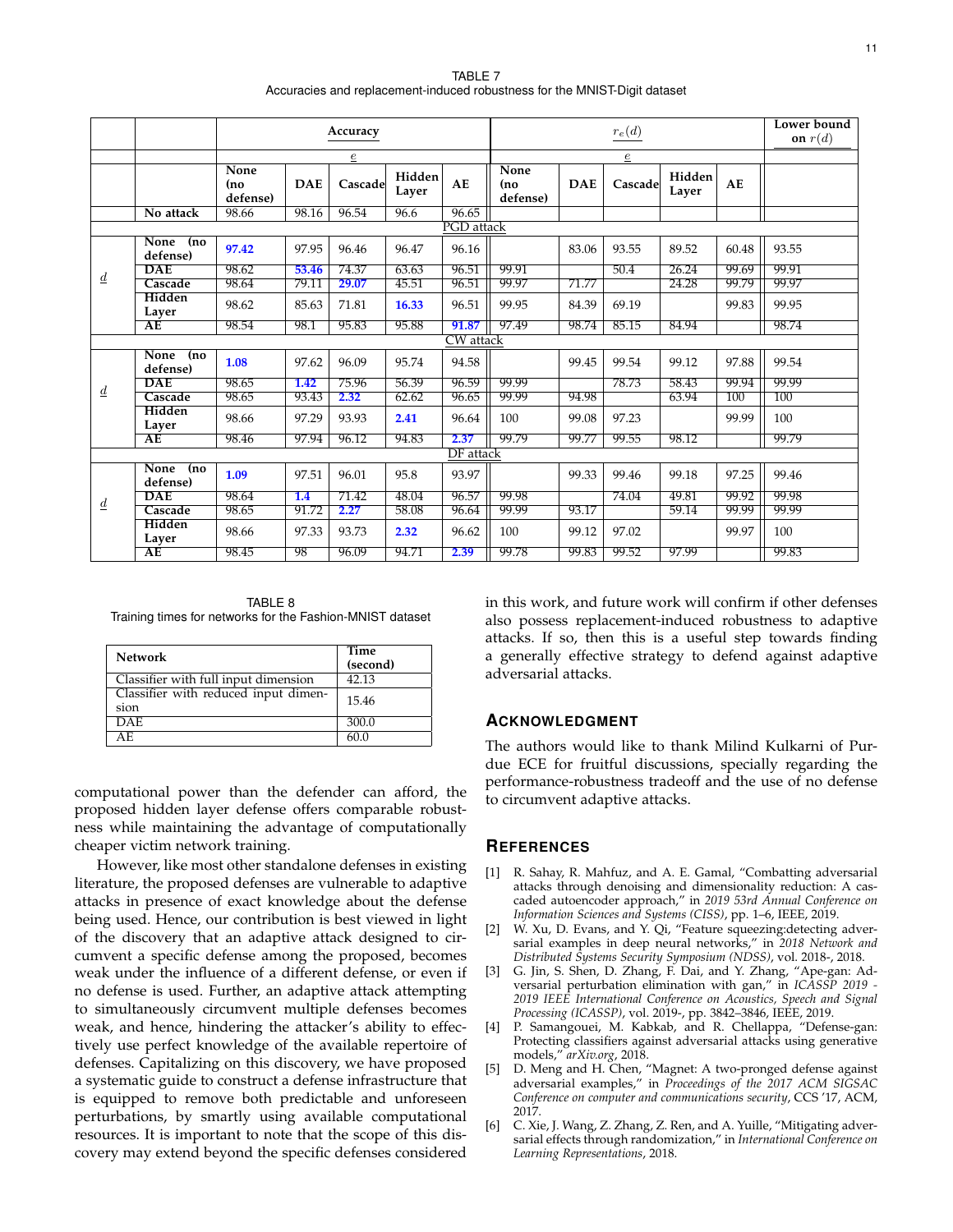TABLE 9 Orders of training components of the defense infrastructure

<span id="page-11-17"></span>

|                                     |                                     |                                     | $\dot{i}$      |                                     |  |  |  |  |  |  |  |
|-------------------------------------|-------------------------------------|-------------------------------------|----------------|-------------------------------------|--|--|--|--|--|--|--|
|                                     | 1                                   | 2                                   | $\overline{3}$ | 4                                   |  |  |  |  |  |  |  |
|                                     |                                     | Order <sub>1</sub>                  |                |                                     |  |  |  |  |  |  |  |
| Component trained at step           | $c$ <sup><math>\bf{If}</math></sup> | <b>DAE</b>                          | AE             | DAE-red clf                         |  |  |  |  |  |  |  |
| Training time for step $i$ (s)      | 42.13                               | 342.13                              | 417.59         | 433.05                              |  |  |  |  |  |  |  |
| Defenses added after step i         | None                                | <b>DAE</b>                          | AE, cascade    | $\overline{\text{HL}}$              |  |  |  |  |  |  |  |
| Avg accuracy after step $i$<br>(%)  | 6.55                                | 46.95                               | 77.97          | 79.85                               |  |  |  |  |  |  |  |
| Order 4                             |                                     |                                     |                |                                     |  |  |  |  |  |  |  |
| Component trained at step           | clf                                 | AE                                  | <b>DAE</b>     | DAE-red clf                         |  |  |  |  |  |  |  |
| Training time after step $i$<br>(s) | 42.13                               | 117.59                              | 417.59         | 433.05                              |  |  |  |  |  |  |  |
| Defenses added after step i         | None                                | AF                                  | DAE, cascade   | $\overline{H L}$                    |  |  |  |  |  |  |  |
| Avg accuracy after step i<br>(%)    | 6.55                                | 80.8                                | 77.97          | 79.85                               |  |  |  |  |  |  |  |
|                                     |                                     | Order 8                             |                |                                     |  |  |  |  |  |  |  |
| Component trained at step           | <b>DAE</b>                          | DAE-red clf                         | clf            | AE                                  |  |  |  |  |  |  |  |
| Training time after step $i$<br>(s) | 300                                 | 315.46                              | 357.59         | 433.05                              |  |  |  |  |  |  |  |
| Defenses added after step i         |                                     | HI.                                 | None, DAE      | AE, cascade                         |  |  |  |  |  |  |  |
| Avg accuracy after step i<br>(%)    |                                     | 8.8                                 | 75.04          | 79.85                               |  |  |  |  |  |  |  |
|                                     |                                     | Order 9                             |                |                                     |  |  |  |  |  |  |  |
| Component trained at step<br>i.     | <b>DAE</b>                          | DAE-red clf                         | AE.            | $c$ <sup><math>\bf{If}</math></sup> |  |  |  |  |  |  |  |
| Training time after step $i$<br>(s) | 300                                 | 315.46                              | 390.92         | 433.05                              |  |  |  |  |  |  |  |
| Defenses added after step i         |                                     | $H\!L$                              | AE             | None, DAE, cascade                  |  |  |  |  |  |  |  |
| Avg accuracy after step i<br>(%)    |                                     | 8.8                                 | 31.52          | 79.85                               |  |  |  |  |  |  |  |
| Order <sub>12</sub>                 |                                     |                                     |                |                                     |  |  |  |  |  |  |  |
| Component trained at step           | AE                                  | $c$ <sup><math>\bf{If}</math></sup> | <b>DAE</b>     | DAE-red clf                         |  |  |  |  |  |  |  |
| Training time after step $i$<br>(s) | 75.46                               | 117.59                              | 417.59         | 433.05                              |  |  |  |  |  |  |  |
| Defenses added after step i         | AE                                  | None                                | DAE, cascade   | $\overline{\text{HL}}$              |  |  |  |  |  |  |  |
| Avg accuracy after step $i$<br>(%)  | 8.79                                | 80.8                                | 77.97          | 79.85                               |  |  |  |  |  |  |  |

- <span id="page-11-0"></span>[7] I. J. Goodfellow, J. Shlens, and C. Szegedy, "Explaining and harnessing adversarial examples," 2014.
- <span id="page-11-1"></span>[8] N. Carlini and D. Wagner, "Towards evaluating the robustness of neural networks," 2016.
- <span id="page-11-2"></span>[9] A. Nitin Bhagoji, W. He, B. Li, and D. Song, "Practical black-box attacks on deep neural networks using efficient query mechanisms," in *The European Conference on Computer Vision (ECCV)*, September 2018.
- <span id="page-11-3"></span>[10] S.-M. Moosavi-Dezfooli, A. Fawzi, and P. Frossard, "Deepfool: A simple and accurate method to fool deep neural networks," in *2016 IEEE Conference on Computer Vision and Pattern Recognition (CVPR)*, vol. 2016-, pp. 2574–2582, IEEE, 2016.
- <span id="page-11-4"></span>[11] H. Hosseini, Y. Chen, S. Kannan, B. Zhang, and R. Poovendran, "Blocking transferability of adversarial examples in black-box learning systems," *CoRR*, vol. abs/1703.04318, 2017.
- <span id="page-11-5"></span>[12] S. S. Liew, M. K. Hani, and R. Bakhteri, "Bounded activation functions for enhanced training stability of deep neural networks on visual pattern recognition problems," *Neurocomputing*, vol. 216, pp. 718–734, 2016.
- <span id="page-11-6"></span>[13] A. S. Ross and F. Doshi-Velez, "Improving the adversarial robustness and interpretability of deep neural networks by regularizing their input gradients," *CoRR*, vol. abs/1711.09404, 2017.
- <span id="page-11-7"></span>[14] M. Cissé, Y. Adi, N. Neverova, and J. Keshet, "Houdini: Fooling deep structured prediction models," *ArXiv*, vol. abs/1707.05373, 2017.
- <span id="page-11-8"></span>[15] N. Papernot, P. Mcdaniel, X. Wu, S. Jha, and A. Swami, "Distillation as a defense to adversarial perturbations against deep

neural networks," in *IEEE Symposium on Security and Privacy (SP)*, pp. 582–597, 2016.

- <span id="page-11-9"></span>[16] U. Shaham, Y. Yamada, and S. Negahban, "Understanding adversarial training: Increasing local stability of supervised models through robust optimization," *Neurocomputing*, vol. 307, p. 195–204, Sep 2018.
- <span id="page-11-10"></span>[17] T. Na, J. H. Ko, and S. Mukhopadhyay, "Cascade adversarial machine learning regularized with a unified embedding," 2017.
- <span id="page-11-11"></span>[18] A. N. Bhagoji, D. Cullina, C. Sitawarin, and P. Mittal, "Enhancing robustness of machine learning systems via data transformations, in *2018 52nd Annual Conference on Information Sciences and Systems (CISS)*, pp. 1–5, IEEE, 2018.
- <span id="page-11-12"></span>[19] N. Das, M. Shanbhogue, S.-T. Chen, F. Hohman, L. Chen, M. E. Kounavis, and D. H. Chau, "Keeping the bad guys out: Protecting and vaccinating deep learning with jpeg compression," 2017.
- <span id="page-11-13"></span>[20] F. Liao, M. Liang, Y. Dong, T. Pang, X. Hu, and J. Zhu, "Defense against adversarial attacks using high-level representation guided denoiser," 2017.
- <span id="page-11-14"></span>[21] A. Athalye, N. Carlini, and D. Wagner, "Obfuscated gradients give a false sense of security: Circumventing defenses to adversarial examples," 2018.
- <span id="page-11-15"></span>[22] I. Goodfellow, Y. Bengio, and A. Courville, *Deep Learning*. MIT Press, 2016. [http://www.deeplearningbook.org.](http://www.deeplearningbook.org)
- <span id="page-11-16"></span>[23] N. Papernot, F. Faghri, N. Carlini, I. Goodfellow, R. Feinman, A. Kurakin, C. Xie, Y. Sharma, T. Brown, A. Roy, A. Matyasko, V. Behzadan, K. Hambardzumyan, Z. Zhang, Y.-L. Juang, Z. Li, R. Sheatsley, A. Garg, J. Uesato, W. Gierke, Y. Dong, D. Berthelot, P. Hendricks, J. Rauber, and R. Long, "Technical report on the